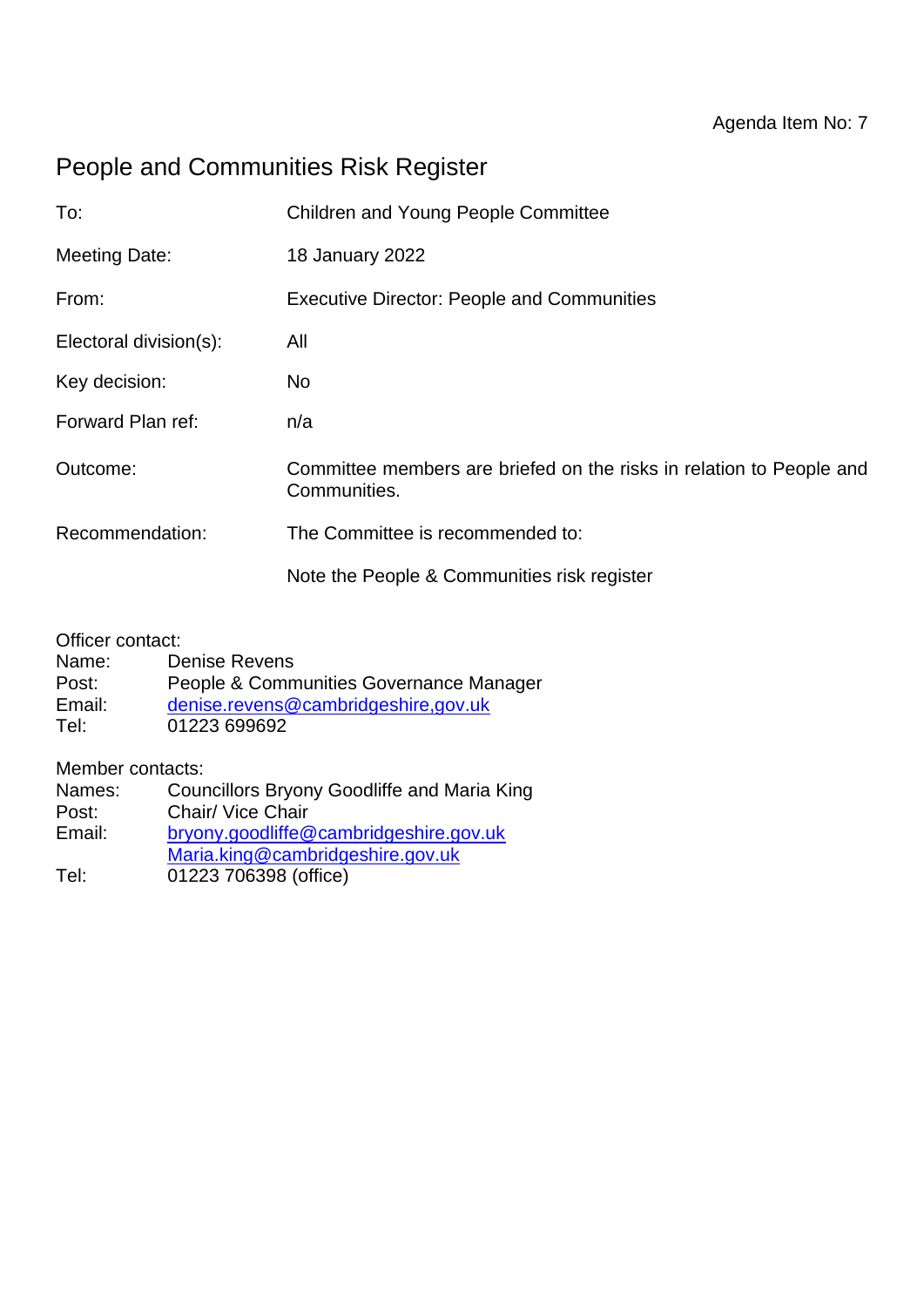## 1. Background

1.1 It is a requirement to present an annual Risk report to Committee every year. This year, this report captures the COVID risks in relation to operations, which has been integrated with the People & Communities Risk Register.

## 2. Main Issues

- 2.1 The People and Communities Risk Register contains the main strategic risks from across the whole Directorate which are reported to each of the relevant Committee's (Children and Young People, Adults and Communities & Partnership) on an annual basis and can be seen in Appendix 1.
- 2.2 The People & Communities Risk Register is regularly reviewed on a 6-weekly basis by People & Communities Senior Management and discussed bi-monthly at their Management Team meetings.
- 2.3 At the start and as expected, all COVID risks were rated red as they met or went over the Council's tolerable level of risk, however, in these extreme circumstances this was expected. Over time, alongside the recovery phases and business as usual the risks were amended as government guidance changes and as mitigating actions were being applied, which in the main brought the risks down to a much more tolerable level.
- 2.4 It should be noted that the rag rating of risks still does fluctuate slightly to reflect the current response to COVID and government announcement, as well as recovery phases. These are all generally within the Council's tolerable levels, with a small number being reported as RED rated. The risk register is reported in Appendix 1 and outlined below is a summary of the key changes and a summarised update on each risk.

| <b>No</b>      | <b>Risk</b>                                                                                             | <b>Details</b>                                                                                                                                                                                                                                                                                                                              | <b>RISK</b><br><b>RATING</b> |  |  |
|----------------|---------------------------------------------------------------------------------------------------------|---------------------------------------------------------------------------------------------------------------------------------------------------------------------------------------------------------------------------------------------------------------------------------------------------------------------------------------------|------------------------------|--|--|
| 1 <sub>1</sub> | Financial<br>pressures in P&C                                                                           | Additional Covid funding has supported the Covid work<br>during 20/21 & 21/22. There is some uncertainty about<br>additional funding going forward which has made it difficult<br>to forecast both demand, capacity and financial<br>expectations.                                                                                          | 16                           |  |  |
| 2.             | Failure of the<br>Council's<br>arrangements for<br>safeguarding<br>vulnerable<br>children and<br>adults | The national and regional shortage of experienced and<br>qualified social workers, exacerbated by risks associated<br>with staff sickness and self-isolation has impacted at the<br>highest level of capacity at present. Services are still being<br>delivered to ensure that clients are safe. However, please<br>also see Risk 21 below. |                              |  |  |
| 3.             | Increase of staff<br>absence due to<br>Covid                                                            | Due to self-isolation requirements and the increase in<br>$\bullet$<br>Covid within our workforce, some staff highlighting<br>exhaustion as a result of responding to the pandemic<br>has meant that some critical services are facing a lack<br>of staff.                                                                                  | 16                           |  |  |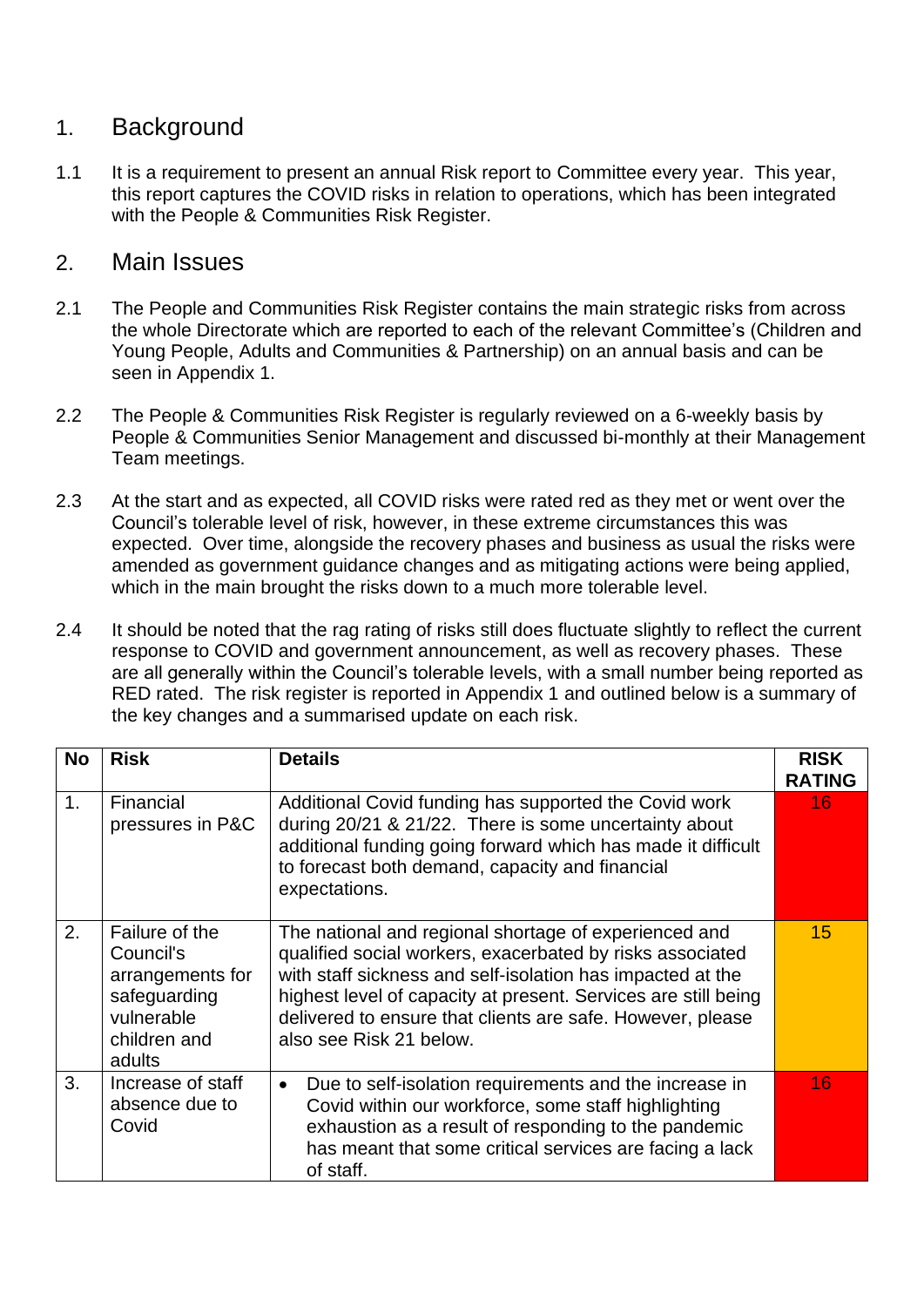| <b>No</b> | <b>Risk</b>                                                                                                                                 | <b>Details</b>                                                                                                                                                                                                                                                                                                                     | <b>RISK</b><br><b>RATING</b> |
|-----------|---------------------------------------------------------------------------------------------------------------------------------------------|------------------------------------------------------------------------------------------------------------------------------------------------------------------------------------------------------------------------------------------------------------------------------------------------------------------------------------|------------------------------|
|           |                                                                                                                                             | Schools closure will impact upon frontline staff who<br>$\bullet$<br>may have to stay at home with their children.<br>Increase in staff turnover, placing more pressure onto<br>services                                                                                                                                           |                              |
| 4.        | Capacity across<br>the whole system<br>to adequately<br>support COVID<br>activities and<br>continue to deliver<br>services                  | Covid continues to have an impact as we continue to<br>deliver services and adequately support the response to<br>Covid. Continuing fallout from the Covid-19 pandemic<br>increases demand on wide range of services to levels<br>which they cannot meet need currently.                                                           | 16                           |
| 5.        | Impact of<br>potential post<br>COVID surge in<br><b>Adults service</b><br>demand and<br>changes in<br>demand                                | Latent demand for services is increasing after the covid<br>lockdown period with more complex issues being seen.                                                                                                                                                                                                                   | 15                           |
| 6.        | Failure of<br>Communities and<br>Partnerships-led<br>interventions to<br>manage Covid<br>leading to an<br>increase in<br>transmission rates | This work has been essential in delivering additional<br>services which included:<br>- self-isolation support<br>- support for CEV residents<br>- logistics support for key operations<br>- vaccine confidence and hesitancy<br>- other targeted interventions as required                                                         | 8                            |
| 7.        | Lack of availability<br>of appropriate<br>equipment to<br>continue services<br>during covid                                                 | The Council has developed a central PPE hub (with 4 PPE<br>spokes) to ensure all staff have access to appropriate PPE<br>which the DHSC currently supplying all PPE to Local<br>Authorities. DHSC LFT are supplied to Public Health and<br>'essential workers' have access to these as prioritisation<br>has recently been agreed. | 12                           |
| 8.        | Provider<br>sustainability<br>linked to financial<br>Pressures has<br>potential for<br>provider failure                                     | An increase in financial pressures for providers (i.e. PPE,<br>Workforce and managing preventative controls) and<br>workforce issues in terms of staff absence and recruitment,<br>is making it difficult for providers to continue to provide<br>capacity. Covid funding is due to cease at the end March<br>2022.                | 16                           |
| 9.        | Impact of the<br>challenging<br>financial position<br>of key health<br>partners                                                             | The challenging financial position of the CCG, increased<br>tensions around targeting of financial resources, for<br>example in some areas such as CHC and Learning<br>Disability pooled budget. This risk might be further<br>exacerbated by the temporary nature of D2A funding                                                  | 12                           |
| 10.       | Insufficient<br>availability and<br>capacity of<br>services at<br>affordable rates                                                          | Covid has impacted on providers greatly which has led to<br>Providers across the marketplace have increased rates:<br>Home to school transport, Commissioned services,<br>Children in Care costs, Learning Disability placements<br>have increased. In addition, workforce has been an issue                                       | 16                           |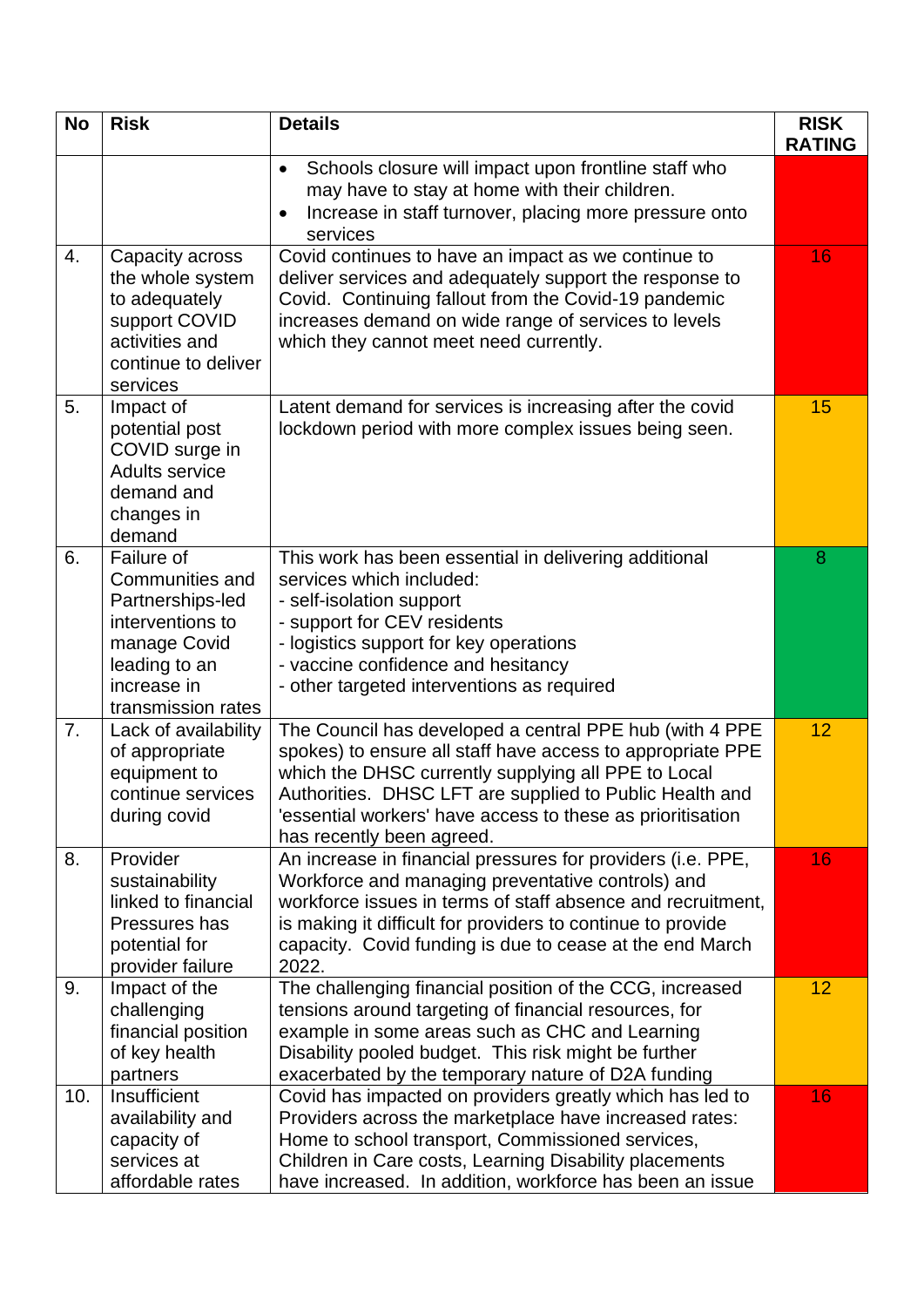| <b>No</b> | <b>Risk</b>                                                                                               | <b>Details</b>                                                                                                                                                                                                                                                                                                                                            | <b>RISK</b><br><b>RATING</b> |
|-----------|-----------------------------------------------------------------------------------------------------------|-----------------------------------------------------------------------------------------------------------------------------------------------------------------------------------------------------------------------------------------------------------------------------------------------------------------------------------------------------------|------------------------------|
|           | and provider<br>sustainability                                                                            | in terms of being able to provide enough capacity within<br>the system to meet demand currently.                                                                                                                                                                                                                                                          |                              |
| 11.       | Insufficient<br>Children in Care<br>placements                                                            | There is a national shortage of placements for children in<br>care, and particularly those older children and young<br>people with more complex needs. We are continuing to<br>work with our providers in order to seek to address this.                                                                                                                  | 12                           |
| 12.       | Viability of Day<br>Opportunities                                                                         | Viability of Day Opportunities and challenges re Covid<br>restrictions and IPC measures- due to low number of<br>clients accessing the service, service capacity issues,<br>provider affordability issues and increase in financial cost.<br>This could result in an increase in the costs of care.                                                       | 16                           |
| 13.       | <b>Integrated Care</b><br>System (ICS)<br>being<br>implemented by<br>Health                               | The reorganisation of the health system in ICS, may<br>impact on the way our services work with NHS services<br>and current integrated arrangements. Members will be<br>briefed during January 2022.                                                                                                                                                      | 15                           |
| 14.       | Inadequate<br>mental health<br>provision                                                                  | Now starting to see a significant increase in demand for<br>mental health services and the increase in demand for the<br><b>AMPH services. Child and Adolescent Mental Health</b><br>Services are also experiencing a high level of demand<br>which impacts on vulnerable children.                                                                       | 16                           |
| 15.       | Small increase in<br>number of young<br>people with most<br>complex needs<br>needing to come<br>into care | Permanent re-opening of schools and partner agencies<br>and end to lockdown to increase community support will<br>help bring this back to pre-pandemic levels.                                                                                                                                                                                            | 12                           |
| 16.       | Increased number<br>of children in care                                                                   | Ordinarily, an increased child protection population will be<br>followed by an increase in numbers in care. We are seeing<br>increased need from families where children are typically<br>of mid-primary age - this is significant since this is the age<br>range where children coming into care are most likely to<br>remain in care through to age 18. | 12                           |
| 17.       | Increase in Child<br><b>Protection Plans</b>                                                              | Sustained increase in numbers of children requiring child<br>protection plans in order to manage risks in the<br>community, increases workloads and reduces capacity to<br>bring about effective change for families and their children                                                                                                                   | 12                           |
| 18.       | Failure to work<br>within regulation<br>and/or regulatory<br>frameworks                                   | Currently able to meet regulations                                                                                                                                                                                                                                                                                                                        | 12                           |
| 19.       | Increased<br>demand on<br><b>Domestic Abuse</b><br>and Sexual<br>Violence                                 | Demand for services have increased and still dealing with<br>latent demand                                                                                                                                                                                                                                                                                | 15                           |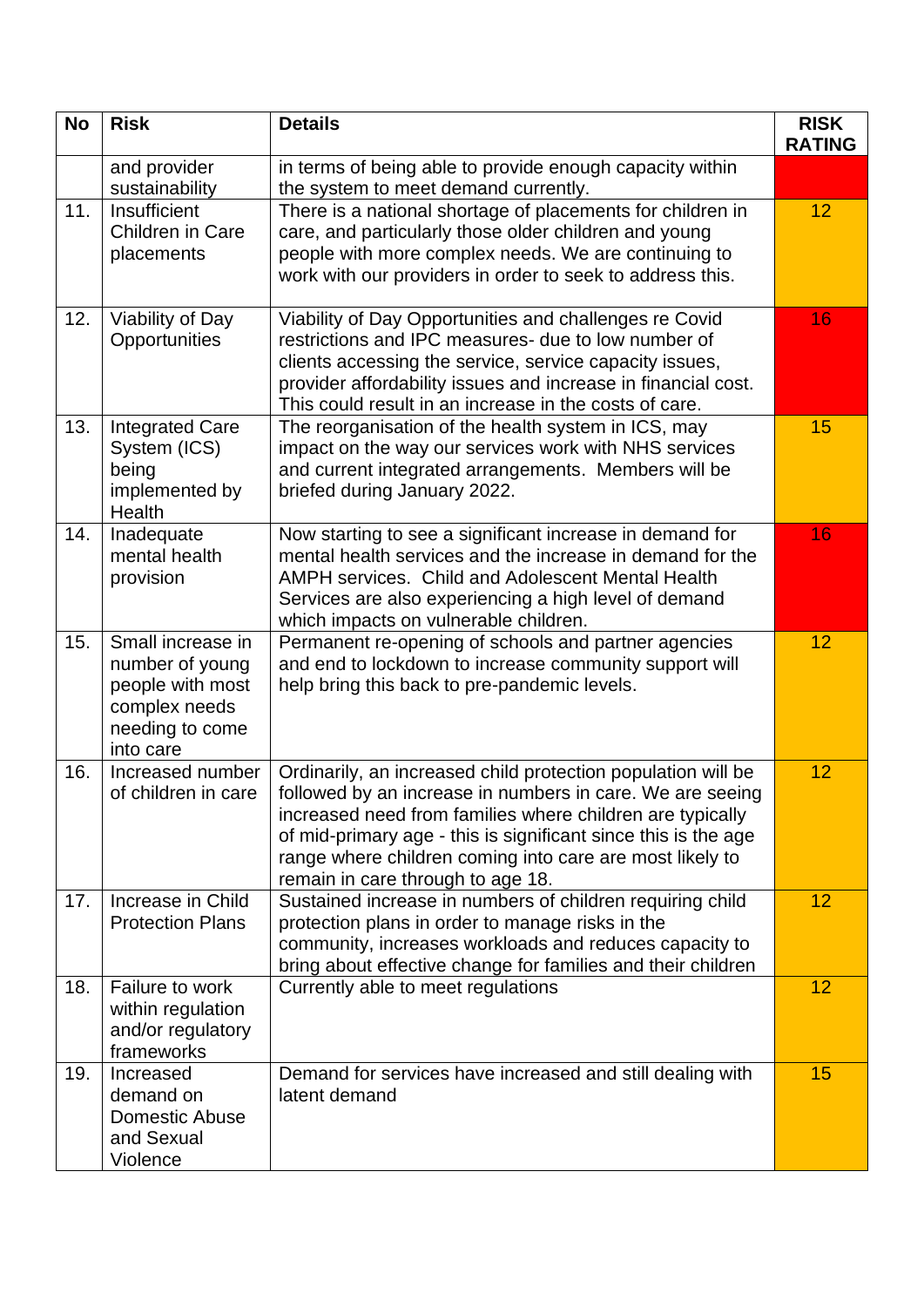| <b>No</b> | <b>Risk</b>                                                                                           | <b>Details</b>                                                                                                                                                                                                                                                                                                                                                                                                                                                                                                                                                                                                                                                                                                                                                                                                                                                                                      | <b>RISK</b><br><b>RATING</b> |
|-----------|-------------------------------------------------------------------------------------------------------|-----------------------------------------------------------------------------------------------------------------------------------------------------------------------------------------------------------------------------------------------------------------------------------------------------------------------------------------------------------------------------------------------------------------------------------------------------------------------------------------------------------------------------------------------------------------------------------------------------------------------------------------------------------------------------------------------------------------------------------------------------------------------------------------------------------------------------------------------------------------------------------------------------|------------------------------|
| 20        | <b>Increased Crime</b><br>and Anti-Social<br><b>Behaviour</b>                                         | Monitoring risk                                                                                                                                                                                                                                                                                                                                                                                                                                                                                                                                                                                                                                                                                                                                                                                                                                                                                     | 8                            |
| 21.       | <b>Failure to attract</b><br>the right skills<br>across the<br>workforce                              | Recruitment and retention of staff across the board is<br>significant across all areas of People & Communities.<br>Currently unable to recruit the skill sets within each area<br>particularly in Adults & Children's. Agencies are unable to<br>meet requests currently and other arrangements are being<br>put in place.                                                                                                                                                                                                                                                                                                                                                                                                                                                                                                                                                                          | 20                           |
| 22.       | Demand on<br>Coroners<br><b>Services</b>                                                              | Recruitment has been successful and demand is currently<br>being met                                                                                                                                                                                                                                                                                                                                                                                                                                                                                                                                                                                                                                                                                                                                                                                                                                | 12                           |
| 23.       | Meeting demand<br>for school places                                                                   | There are currently sufficient school places in the county<br>but we continue to have localised pressures.                                                                                                                                                                                                                                                                                                                                                                                                                                                                                                                                                                                                                                                                                                                                                                                          | 12                           |
| 24.       | Unable to conduct<br>adult care<br>reporting due to<br>business<br>intelligence<br>capacity           | The BI team have delivered a small number of reports but<br>have encountered unanticipated complications meaning<br>delivery is now forecast to be phased across the remainder<br>of this financial year and into the following year. Further<br>critical changes such as to implement Liberty Protection<br>Safeguards and new legislation around self funders could<br>impact timelines still further.<br>A lack of day to day management reports impacts on<br>management of day to day risks. Impacts on business<br>planning and BCF plans, and statutory data returns.<br>Inability to join in with regional and national benchmarking<br>runs the risk of reputational damage to both Councils.<br>Inability to run audit samples impacts ability to quality<br>assure practice. Preparations for national inspection to be<br>introduced in the near future are also likely to be impaired. | 20                           |
| 25.       | Insufficient<br>capacity to<br>manage<br>organisational<br>change                                     | As changes across Covid continuously changes, so does<br>the way our services need to operate.                                                                                                                                                                                                                                                                                                                                                                                                                                                                                                                                                                                                                                                                                                                                                                                                      | 12                           |
| 26.       | Failure of the<br>Cambs Local /<br>Peterborough<br><b>Together Think</b><br>Communities<br>approaches | Covid response has accelerated the think communities<br>approach and this has been positive. Now developing the<br>approach further and how we can build on this work<br>already across our partnerships                                                                                                                                                                                                                                                                                                                                                                                                                                                                                                                                                                                                                                                                                            | 8                            |

## 3. Alignment with corporate priorities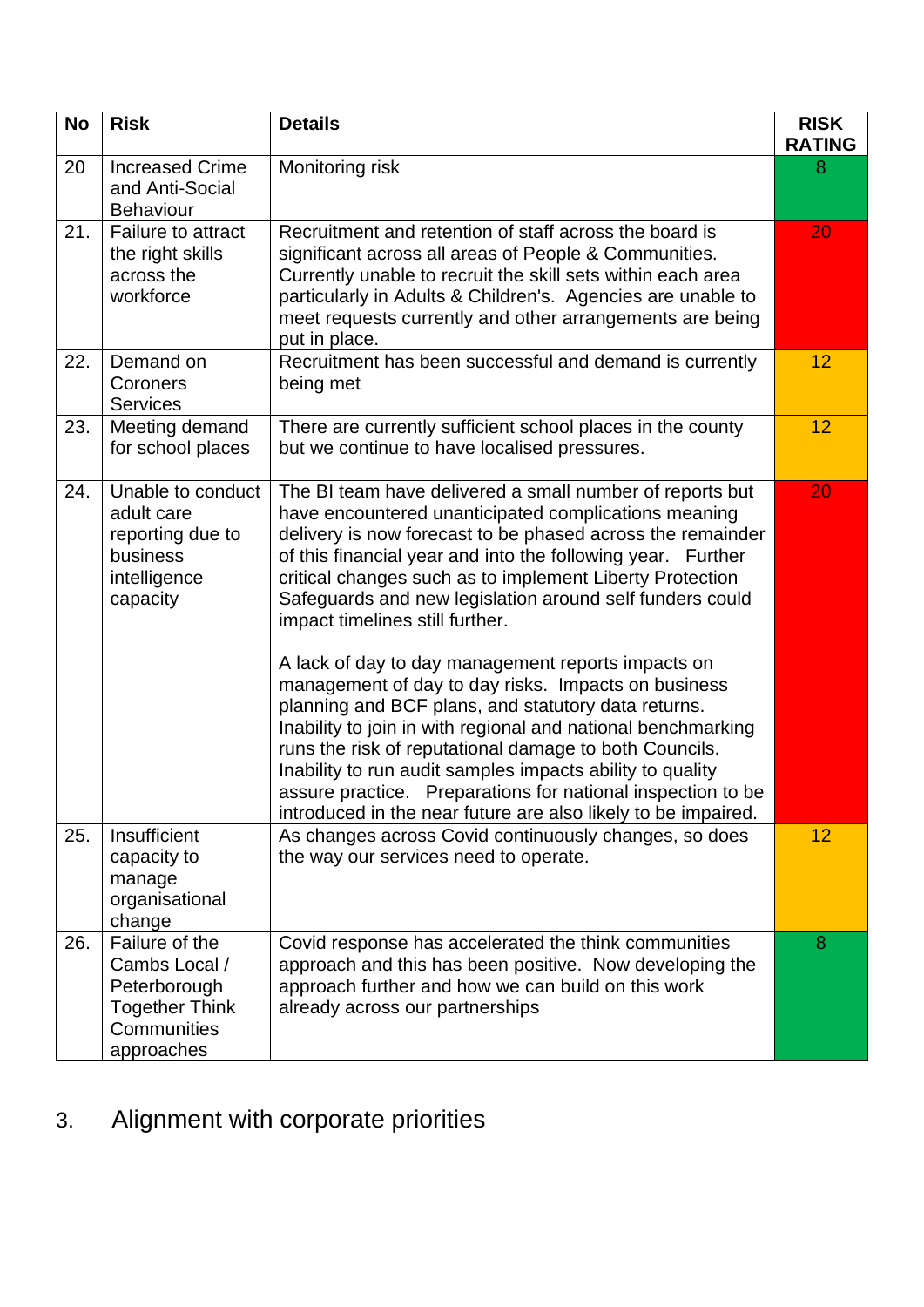3.1 Communities at the heart of everything we do

There are no significant implications for this priority.

- 3.2 A good quality of life for everyone There are no significant implications for this priority.
- 3.3 Helping our children learn, develop and live life to the full There are no significant implications for this priority.
- 3.4 Cambridgeshire: a well-connected, safe, clean, green environment There are no significant implications for this priority.
- 3.5 Protecting and caring for those who need us There are no significant implications for this priority.
- 4. Significant Implications
- 4.1 n/a
- 5. Source documents
- 5.1 None
- 6. Accessibility
- 6.1 An accessible version of this report is available on request from the report author.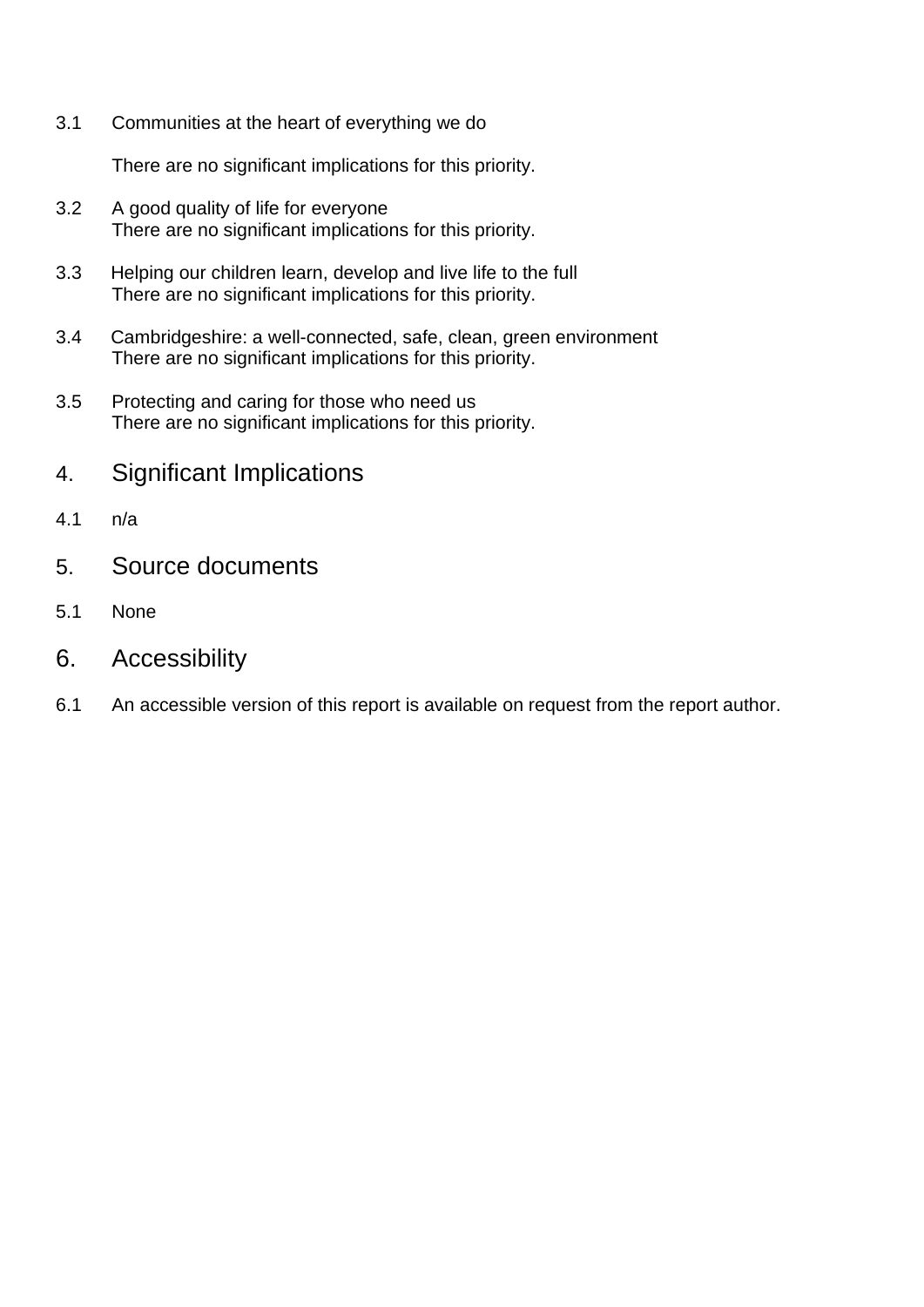

Appendix 1 - People & Communities Risk Register (January 2022)

**IMPACT**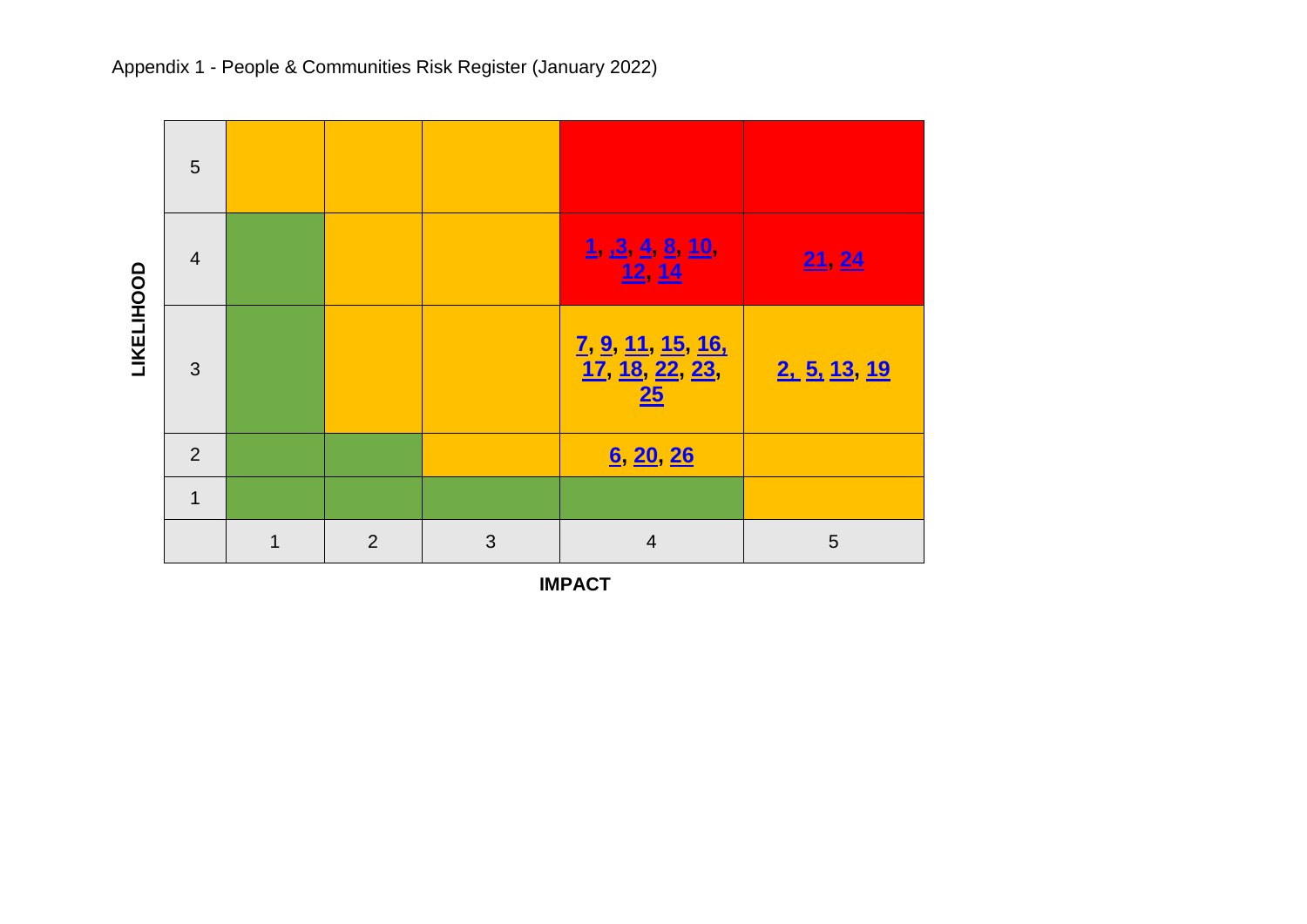<span id="page-7-0"></span>

| <b>No</b> | <b>RISK</b>               | <b>TRIGGERS</b>                                                              | <b>RAG</b> | <b>Controls / mitigation actions</b>                                                                                                            |
|-----------|---------------------------|------------------------------------------------------------------------------|------------|-------------------------------------------------------------------------------------------------------------------------------------------------|
|           | Financial<br>Pressures in | <b>COVID RELATED:</b><br>A) COVID will impact on the forecast                | 16         | <b>COVID RELATED: A)</b><br>Business Planning has assessed the potential impact on finances in                                                  |
|           | People &                  | savings anticipated for 21/22 & 22/23                                        |            | related to P&C savings through People & Communities Recovery                                                                                    |
|           | Communities               |                                                                              |            | Plans.                                                                                                                                          |
|           |                           | There is a risk across the whole P&C,<br>including Childrens, Adults, Mental |            | 1. Review of SEND Provision and government's funding is being<br>reviewed – SEND Action plan has delivered the majority but further             |
|           |                           | Health, Public Health to deliver and                                         |            | are needed from Jan                                                                                                                             |
|           |                           | manage budgets and make savings.                                             |            | 2. Recruit alternatively qualified staff to support social workers,<br>improved retention package                                               |
|           |                           | It is recognized that key partners are also                                  |            | 3. Delivery of the demand management programmes                                                                                                 |
|           |                           | under significant financial strain, which<br>may impact on P&C if demand     |            | 4. Continue to raise with Central Government regarding additional<br>funding required in Adults Services                                        |
|           |                           | management is not managed or                                                 |            | 5. SEND recovery plan is developed as pressures on home/school                                                                                  |
|           |                           | increases.                                                                   |            | transport budget. Action plan developed on reducing demand – some<br>activities not able to implement due to Covid and therefore savings        |
|           |                           | High Needs Block - demand continuing to                                      |            | target will not be reached.                                                                                                                     |
|           |                           | exceed funding                                                               |            | 6. Jointly funded packages of support                                                                                                           |
|           |                           |                                                                              |            | 7. Early Help services are operating more effectively to meet demand<br>8. Transformation projects will contribute to making investment o save, |
|           |                           |                                                                              |            | this will include programmes such as the Adults Positive Challenge                                                                              |
|           |                           |                                                                              |            | Programme / Demand Management (Think Communities work) / Front                                                                                  |
|           |                           |                                                                              |            | Door / Health and Social Care Integration                                                                                                       |
|           |                           |                                                                              |            | 9. Work is ongoing on resolving issues with CCG over jointly funded<br>packages of support (CHC, section 41 and section 117). Further           |
|           |                           |                                                                              |            | action will be taken if back payments cannot be secured                                                                                         |
|           |                           |                                                                              |            |                                                                                                                                                 |
|           |                           |                                                                              |            |                                                                                                                                                 |
|           |                           |                                                                              |            |                                                                                                                                                 |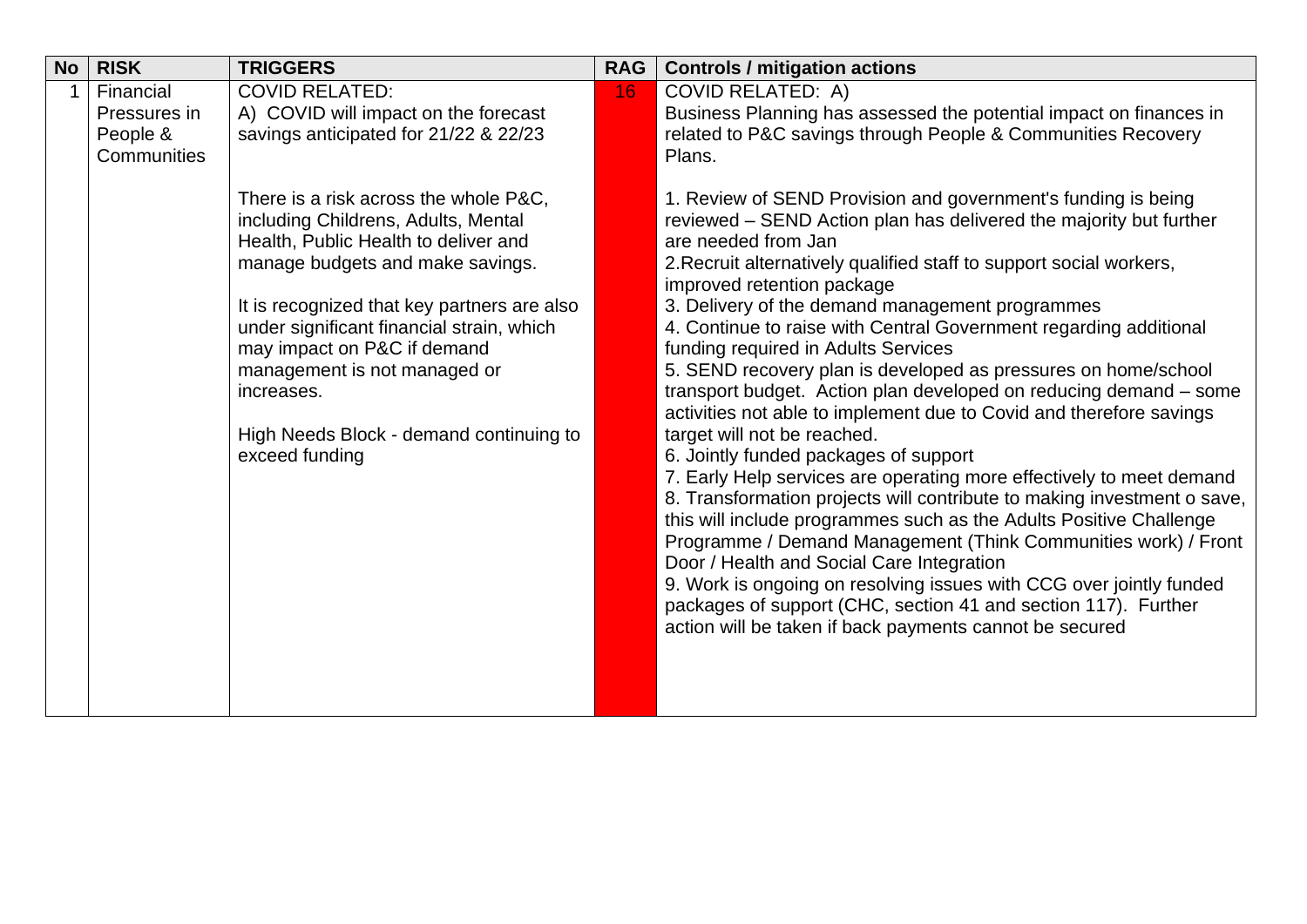<span id="page-8-0"></span>

| <b>No</b> | <b>RISK</b>    | <b>TRIGGERS</b>                                                                      | <b>RAG</b> | <b>Controls / mitigation actions</b>                                                                |
|-----------|----------------|--------------------------------------------------------------------------------------|------------|-----------------------------------------------------------------------------------------------------|
|           | Failure of the | <b>COVID Related:</b>                                                                | 15         | <b>COVID RELATED A):</b>                                                                            |
|           | Council's      | a) Lack of staff in safeguarding - due to                                            |            | To seek agency Social Worker cover as a last resort to ensure                                       |
|           | arrangements   | an increase of those self-isolating or covid                                         |            | safeguarding is prioritise. Ongoing monitoring of staff sickness to                                 |
|           | for            | sickness increase (including booster                                                 |            | intervene prior to rates increasing                                                                 |
|           | safeguarding   | absence).                                                                            |            |                                                                                                     |
|           | vulnerable     |                                                                                      |            | <b>COVID RELATED: B)</b>                                                                            |
|           | children and   | b) Reduction in referrals to safeguarding                                            |            | * Safeguarding board regularly flooding social media with                                           |
|           | adults         | due to lack of visibility of adults due to the                                       |            | communications urging the public to report any safeguarding concerns                                |
|           |                | social distancing mandate which could                                                |            | and individuals suffering harm to make direct contact with Social care                              |
|           |                | lead to individuals to emotional and                                                 |            | * Adults and children's social care have resumed face to face contact                               |
|           |                | physical harm - Adults health and Social                                             |            | where possible                                                                                      |
|           |                | Work professionals don't have the                                                    |            | Risk assessing when face-to-face visits are required, however,                                      |
|           |                | opportunities to identify safeguarding                                               |            | likelihood early intervention is reduced.                                                           |
|           |                | issues as they are not going into care                                               |            | * Care Home support team fully recruited to and supporting care                                     |
|           |                | settings as frequently                                                               |            | homes directly                                                                                      |
|           |                |                                                                                      |            | Making sure providers are briefed about Safeguarding issues                                         |
|           |                | c) Adults & Children's Care providers (i.e.                                          |            | Liaising with CQC regarding any providers of need                                                   |
|           |                | children's residential homes, care homes,<br>domiciliary care etc) impacted by Covid |            | * Maintaining regular contact with local health team within adults to<br>support early intervention |
|           |                | due to the inability to apply infection                                              |            |                                                                                                     |
|           |                | control - turnover of staff; physical                                                |            | <b>COVID RELATED: C)</b>                                                                            |
|           |                | environment doesn't enable individual                                                |            | * Additional government funding made available to support infection                                 |
|           |                | isolation; lack of PPE or appropriate use                                            |            | control measures, although this ends in March 2021.                                                 |
|           |                | of PPE; Lack of staff due to self-isolation /                                        |            | * Local Authorities reviewing options to help support this sector                                   |
|           |                | sickness                                                                             |            | * Health and Social care Multi-disciplinary teams are established to                                |
|           |                |                                                                                      |            | support each care providers                                                                         |
|           |                | d) The ability to implement the effective                                            |            | * Alternative online resources to maintain contact with service users                               |
|           |                | control measures for children with                                                   |            |                                                                                                     |
|           |                | disabilities to have respite care                                                    |            | <b>COVID RELATED: D)</b>                                                                            |
|           |                |                                                                                      |            | Reduced the number of children accessing the residential respite                                    |
|           |                | e) Lack of Children in care placements                                               |            | provision                                                                                           |
|           |                | due to Covid                                                                         |            | * Created bubbles of individual children and staff to reduce the spread                             |
|           |                |                                                                                      |            | of infection                                                                                        |
|           |                | F) Our ability to continue to deliver                                                |            | * Provided outreach support staff into the homes of children with                                   |
|           |                | business as usual services while diverting                                           |            | disabilities where they are unable to access the respite provision                                  |
|           |                | resources to support care providers                                                  |            |                                                                                                     |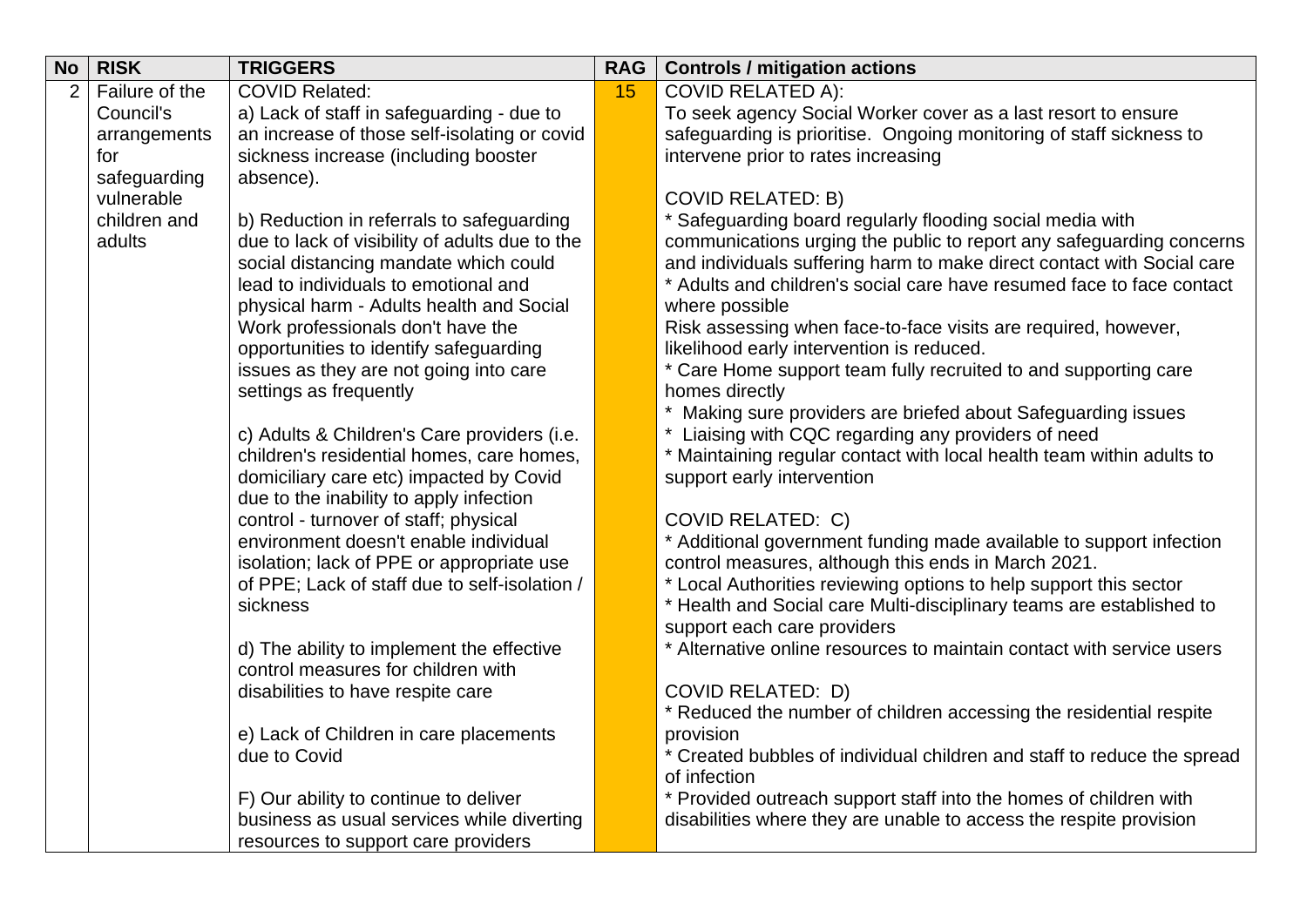| <b>No</b> | <b>RISK</b> | <b>TRIGGERS</b>                            | <b>RAG</b> | <b>Controls / mitigation actions</b>                                                                                                          |
|-----------|-------------|--------------------------------------------|------------|-----------------------------------------------------------------------------------------------------------------------------------------------|
|           |             |                                            |            | <b>COVID RELATED: E)</b>                                                                                                                      |
|           |             | g) latent demand begins which increases    |            | * Developing alternative placement provision in case this is needed                                                                           |
|           |             | workload and leads to potential capacity   |            |                                                                                                                                               |
|           |             | issues                                     |            | <b>COVID RELATED: F)</b>                                                                                                                      |
|           |             |                                            |            | Business cases to increase reablement capacity / social work                                                                                  |
|           |             | <b>BAU RISKS:</b>                          |            | capacity being applied for (Social work agreed)                                                                                               |
|           |             | <b>Children's Social Care:</b>             |            |                                                                                                                                               |
|           |             | 1. Children's social care case loads are   |            |                                                                                                                                               |
|           |             | too high in some areas                     |            | Business as usual:                                                                                                                            |
|           |             | 2. Some over optimism in relation to risk  |            | 1. Multi-agency Safeguarding Boards and Executive Boards provides                                                                             |
|           |             | period posed by Parents                    |            | multi agency focus on safeguarding priorities and provides systematic                                                                         |
|           |             | 3. Serious case review is triggered        |            | review of safeguarding activity specific safeguarding situation between                                                                       |
|           |             | Adult Social Care (Inc. OPMH)              |            | partners.<br>2. In Children's move to non-caseloading team Managers has                                                                       |
|           |             | 1. Care homes, supported living or home    |            | increased oversight and challenge. Skilled and experienced                                                                                    |
|           |             | care agency suspended due to               |            | safeguarding leads and their managers.                                                                                                        |
|           |             | (safeguarding investigation                |            | 3. Comprehensive and robust safeguarding training, ongoing                                                                                    |
|           |             | 2. Outcomes of reported safeguarding       |            | development policies and opportunities for staff, and regular                                                                                 |
|           |             | concerns reveals negative practice         |            | supervisions monitor and instil safeguarding procedures and practice.                                                                         |
|           |             | 3. Increase in a notification of a concern |            | 4. Continuous process of updating practice and procedures, linking to                                                                         |
|           |             | 4. Decreased resource within adults        |            | local and national trends, including learning from local and national                                                                         |
|           |             | <b>MASH and/or Locality Teams</b>          |            | reviews such as Serious Case Reviews and safeguarding Adult                                                                                   |
|           |             | 5. Lack of Resource in Contracts           |            | <b>Reviews</b>                                                                                                                                |
|           |             | 6. Safeguarding Adult review               |            | 5. Robust process of internal Quality Assurance (QA framework)                                                                                |
|           |             |                                            |            | including case auditing and monitoring of performance                                                                                         |
|           |             |                                            |            | 6. Audits, reviews and training provided to school staff, governors and                                                                       |
|           |             |                                            |            | settings. All schools must have child protection training every 3 years.                                                                      |
|           |             |                                            |            | Education CP Service supports schools and settings with                                                                                       |
|           |             |                                            |            | safeguarding responsibilities                                                                                                                 |
|           |             |                                            |            | 7. Whistleblowing policy, robust Local Authority Designated Officer                                                                           |
|           |             |                                            |            | (LADO) arrangements and complaints process inform practice.                                                                                   |
|           |             |                                            |            | 7a Clear 'People in Position of Trust' policy and guidance in relation to                                                                     |
|           |             |                                            |            | <b>Adults</b>                                                                                                                                 |
|           |             |                                            |            | 8. Regular monitoring of social care providers and information sharing<br>meetings with other local organisations, including the Care Quality |
|           |             |                                            |            | Commission                                                                                                                                    |
|           |             |                                            |            |                                                                                                                                               |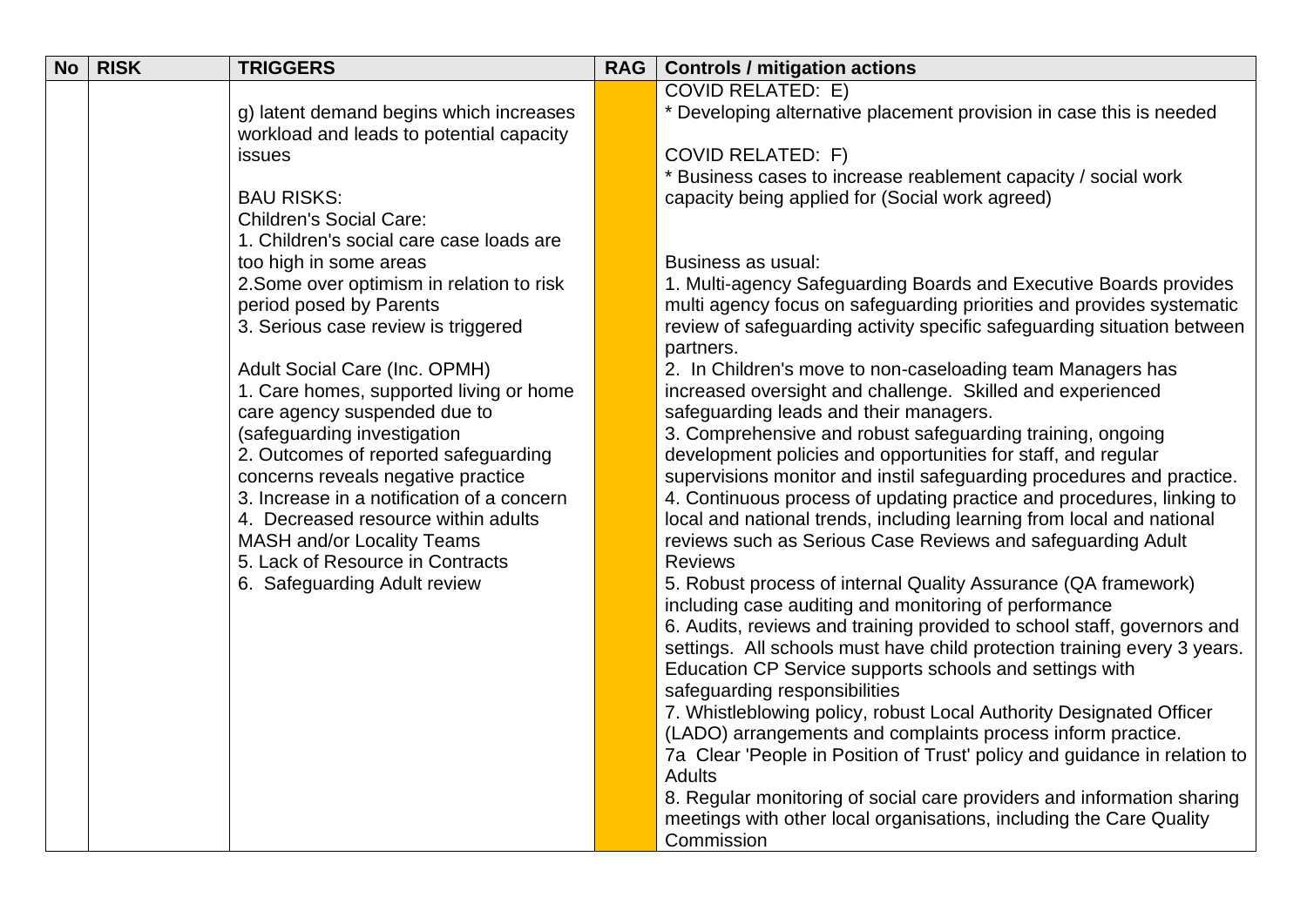| <b>No</b> | <b>RISK</b> | <b>TRIGGERS</b> | <b>RAG</b> | <b>Controls / mitigation actions</b>                                               |
|-----------|-------------|-----------------|------------|------------------------------------------------------------------------------------|
|           |             |                 |            | 9. Joint protocols, practice standards and QA ensure appropriate joint             |
|           |             |                 |            | management                                                                         |
|           |             |                 |            | 10. Coordinated work between multi-agency partners for both Adults                 |
|           |             |                 |            | and Childrens. In particular Police, County Council and other                      |
|           |             |                 |            | agencies to identify child sexual exploitation, including supporting               |
|           |             |                 |            | children and young people transitions to adulthood, with the oversight             |
|           |             |                 |            | of the Safeguarding Boards                                                         |
|           |             |                 |            | 11. Caseloads are reducing as the move away from the Unit model to                 |
|           |             |                 |            | specialist teams becomes embedded. Oversight & challenge from QA                   |
|           |             |                 |            | Service and the Local Safeguarding Board                                           |
|           |             |                 |            | 12. Adults regular meeting to monitor progress and risks with CQC                  |
|           |             |                 |            | regulator<br>13. Family Safeguarding to keep families together and ensure children |
|           |             |                 |            | and adults services work jointly for the best outcome for the family               |
|           |             |                 |            | 14. Managing demand and ensuring adults and children receive right                 |
|           |             |                 |            | intervention at the right time                                                     |
|           |             |                 |            |                                                                                    |
|           |             |                 |            |                                                                                    |
|           |             |                 |            |                                                                                    |
|           |             |                 |            |                                                                                    |
|           |             |                 |            |                                                                                    |
|           |             |                 |            |                                                                                    |
|           |             |                 |            |                                                                                    |
|           |             |                 |            |                                                                                    |
|           |             |                 |            |                                                                                    |
|           |             |                 |            |                                                                                    |
|           |             |                 |            |                                                                                    |
|           |             |                 |            |                                                                                    |
|           |             |                 |            |                                                                                    |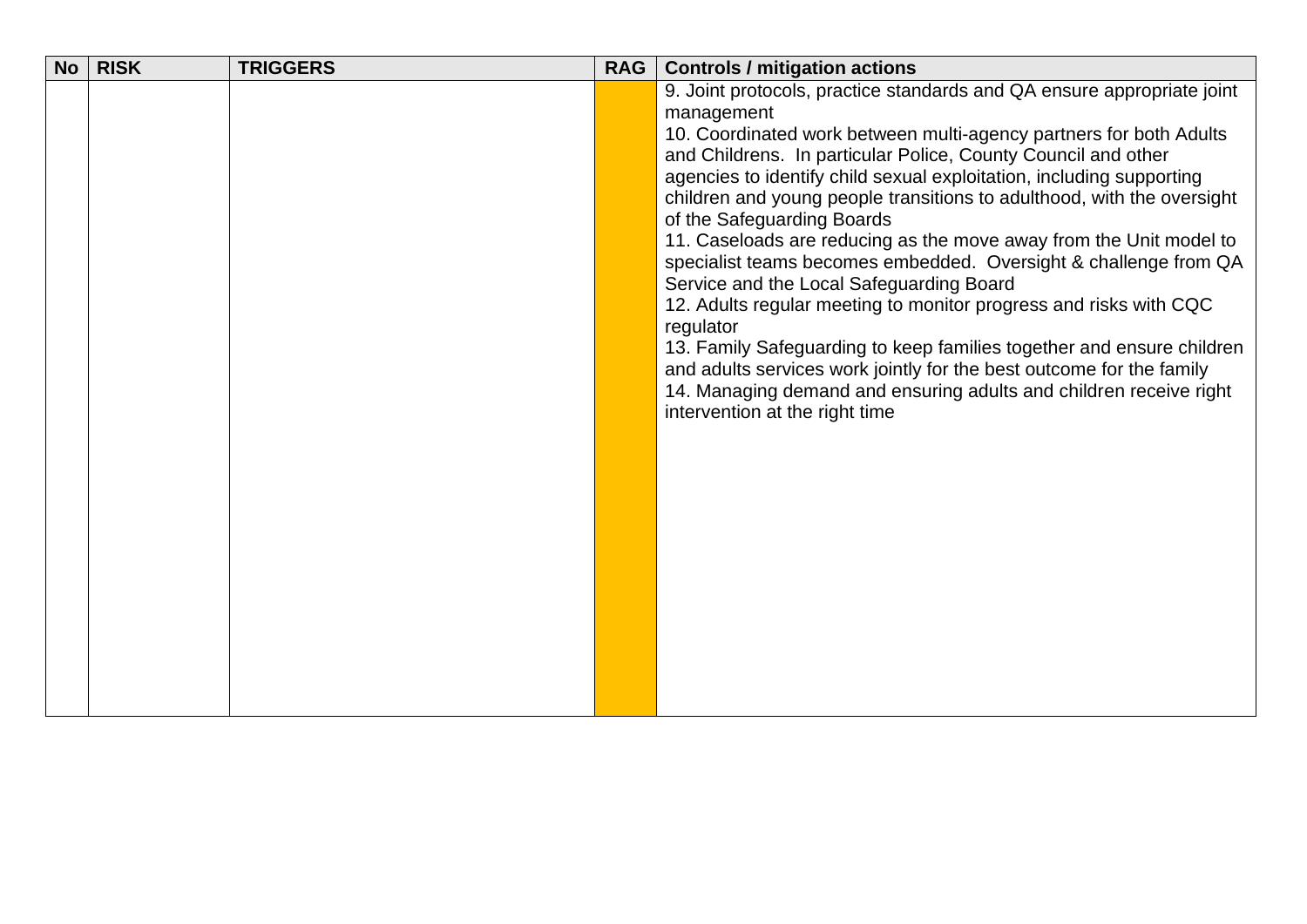<span id="page-11-2"></span><span id="page-11-1"></span><span id="page-11-0"></span>

| <b>No</b> | <b>RISK</b>                                                                                                                                | <b>TRIGGERS</b>                                                                                                                                                                                                                                                                                                                                                                        | <b>RAG</b> | <b>Controls / mitigation actions</b>                                                                                                                                                                                                                                                                                                                                                                                                                                                                                                                                                                                                 |
|-----------|--------------------------------------------------------------------------------------------------------------------------------------------|----------------------------------------------------------------------------------------------------------------------------------------------------------------------------------------------------------------------------------------------------------------------------------------------------------------------------------------------------------------------------------------|------------|--------------------------------------------------------------------------------------------------------------------------------------------------------------------------------------------------------------------------------------------------------------------------------------------------------------------------------------------------------------------------------------------------------------------------------------------------------------------------------------------------------------------------------------------------------------------------------------------------------------------------------------|
| 3         | Increase of<br>Staff absence<br>due to Covid                                                                                               | Due to self-isolation requirements and<br>$\bullet$<br>the increase in Covid within our<br>workforce, some staff highlighting<br>exhaustion as a result of responding to<br>the pandemic has meant that some<br>critical services are facing a lack of<br>staff.<br>Potential Schools closure will impact upon<br>frontline staff who may have to stay at<br>home with their children. | 16         | All staff are encouraged to take-up the vaccination and boosters at<br>any opportunity<br>All staff to access Lateral Flow Tests on every visit to minimise the<br>spread of Covid<br>Only essential staff are working within office bases<br>$\bullet$<br>Staff who are off are encouraged to follow government guidance<br>$\bullet$<br>(testing now on Day 6 & day 7) meaning they can return to work<br>more timely<br>Social distancing is continuing to be maintained<br>$\bullet$<br>PPE is being worn by key frontline services who require it<br>$\bullet$<br>Redeploying existing P&C staff as appropriate and temporarily |
|           | Capacity<br>across the<br>whole system<br>to adequately<br>support<br><b>COVID</b><br>activities and<br>continue to<br>deliver<br>services | Covid continues to have an impact as we<br>continue to deliver services and<br>adequately support the response to<br>Covid. Continuing fallout from the Covid-<br>19 pandemic increases demand on wide<br>range of services to levels which they<br>cannot meet need currently.                                                                                                        | 16         | Services are prioritised as best as possible to meet demand and<br>$\bullet$<br>continue to respond to Covid<br>Business Continuity plans are reviewed regularly to ensure<br>services continue during periods of disruptions<br>Redeployment process in place, should there be a need to support<br>$\bullet$<br>services to continue key services<br>Implementation of ISOS recommendation on re-modelling services<br>$\bullet$<br>5-18 years old<br>Continually success with think communities agenda and building<br>community capacity                                                                                         |
| 5         | Impact of<br>potential post<br>COVID surge<br>in Adults<br>service<br>demand and<br>changes in<br>demand                                   | Latent demand for services is increasing<br>after the covid lockdown period with more<br>complex issues                                                                                                                                                                                                                                                                                | 15         | Tracking of impact using Adults Positive Challenge flow metrics to<br>$\bullet$<br>identify changes in numbers of complexity.<br>Analysis of the impact during 20/21 to forecast changes which is to<br>$\bullet$<br>be expected                                                                                                                                                                                                                                                                                                                                                                                                     |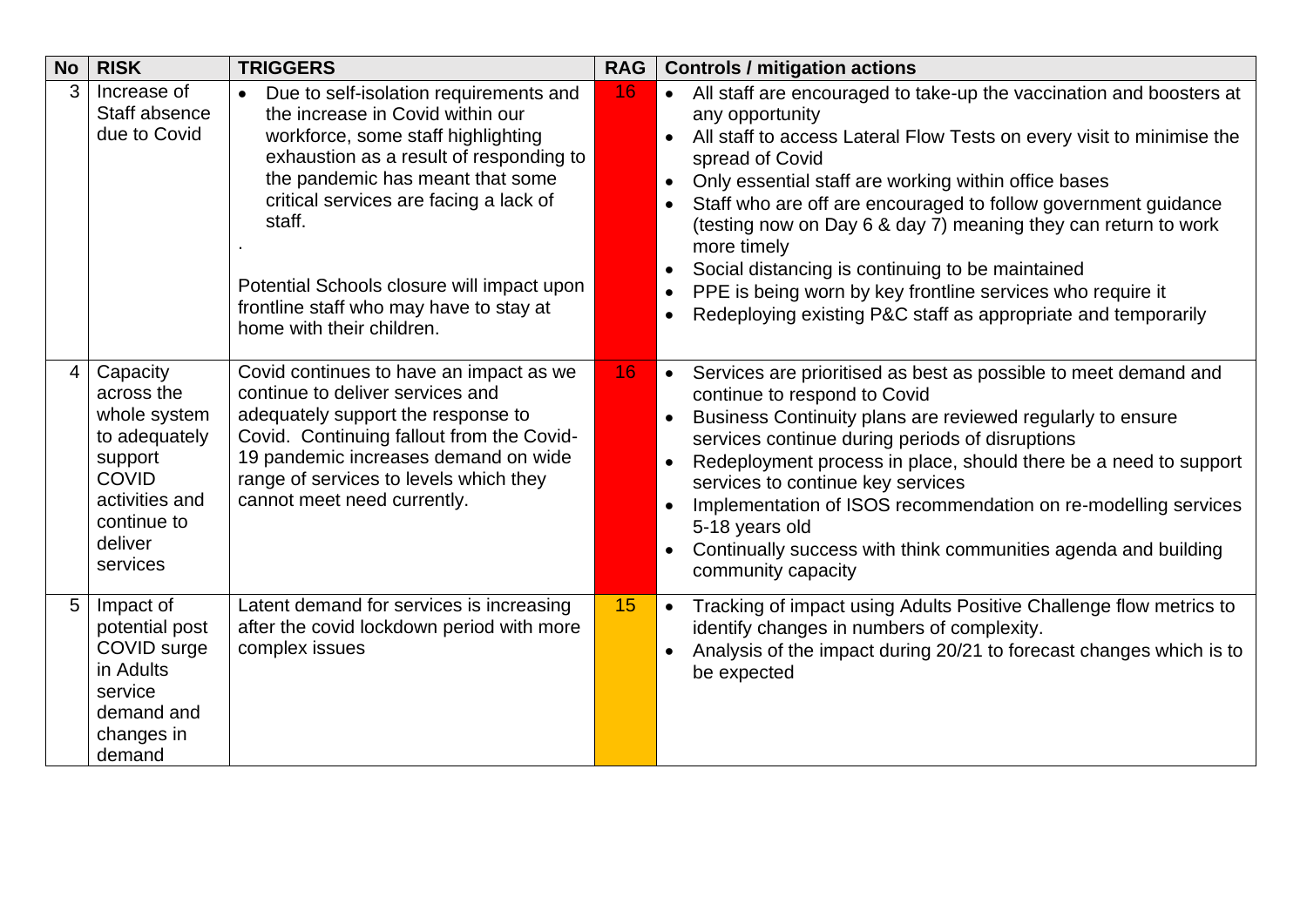<span id="page-12-1"></span><span id="page-12-0"></span>

| <b>No</b> | <b>RISK</b>                                                                                                                                                     | <b>TRIGGERS</b>                                                                                                                                                                                     | <b>RAG</b> | <b>Controls / mitigation actions</b>                                                                                                                                                                                                                                                                                                                                                           |
|-----------|-----------------------------------------------------------------------------------------------------------------------------------------------------------------|-----------------------------------------------------------------------------------------------------------------------------------------------------------------------------------------------------|------------|------------------------------------------------------------------------------------------------------------------------------------------------------------------------------------------------------------------------------------------------------------------------------------------------------------------------------------------------------------------------------------------------|
| 6         | Failure of<br>Communities<br>and<br>Partnerships-<br>led<br>interventions<br>to manage<br>Covid leading<br>to an increase<br><b>in</b><br>transmission<br>rates | including:<br>- self-isolation support<br>- support for CEV residents<br>- logistics support for key operations<br>- vaccine confidence and hesitancy<br>- other targeted interventions as required | 8          | Cambs Local approaches is currently being adopted by the Council<br>and other partner agencies.<br>Working together on key covid related activities and key strategic<br>boards agreed to continue to ensure these approaches can be<br>further embedded                                                                                                                                       |
|           | Lack of<br>appropriate<br>equipment to<br>continue<br>services<br>during covid                                                                                  | 1. Low stocks of PPE and/or<br>requirements changes<br>2. Lack of Lateral Flow Test (LFT)<br>availability                                                                                           | 12         | The Council has developed a central hub (with 4 PPE spokes) to<br>$\bullet$<br>ensure all staff have access to appropriate PPE<br>DHSC currently supplying all PPE to Local Authorities<br>DHSC LFT are supplied to Public Health and 'essential workers'<br>have access to these as priotisation has been agreed<br>Schools have agreed to issue LFT for professionals visiting the<br>school |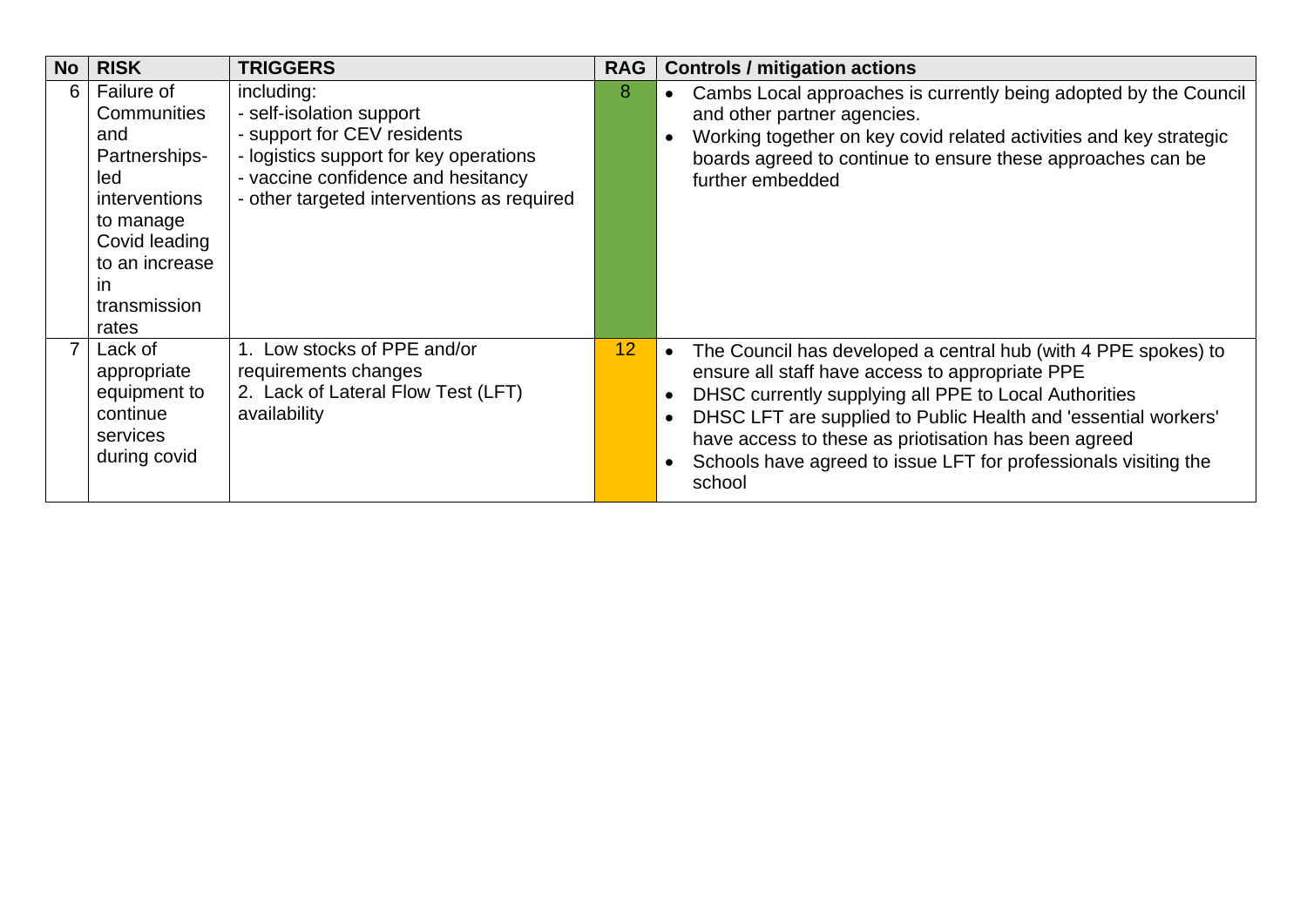<span id="page-13-1"></span><span id="page-13-0"></span>

| <b>No</b> | <b>RISK</b>                                                                            | <b>TRIGGERS</b>                                                                                                                                                                                                                                                                                                                           | <b>RAG</b> | <b>Controls / mitigation actions</b>                                                                                                                                                                                                                                                                                                                                                                                                                                                                                                                                                          |
|-----------|----------------------------------------------------------------------------------------|-------------------------------------------------------------------------------------------------------------------------------------------------------------------------------------------------------------------------------------------------------------------------------------------------------------------------------------------|------------|-----------------------------------------------------------------------------------------------------------------------------------------------------------------------------------------------------------------------------------------------------------------------------------------------------------------------------------------------------------------------------------------------------------------------------------------------------------------------------------------------------------------------------------------------------------------------------------------------|
| 8         | Provider<br>sustainability<br>linked to<br>financial<br>Pressures has<br>potential for | <b>COVID RELATED:</b><br>A) An increased in financial pressures for<br>providers (i.e. PPE, Workforce and<br>managing preventative controls)<br>B) Providers unable to continue to                                                                                                                                                        | 16         | <b>COVID RELATED: A)</b><br>• Although additional national covid monies made available to<br>mitigate, it not enough to cover the costs and short-term measure.<br>Looking at additional funding to help providers with retaining<br>$\bullet$<br>workforce                                                                                                                                                                                                                                                                                                                                   |
|           | provider failure                                                                       | operate, due to the increase costs to meet<br>Covid measures:<br>- EARLY YEARS - Insufficient early years<br>places available to meet demand<br>- CARE PROVIDERS - Reduction in the<br>number of providers able to provide care;<br>Care costs increase as demand exceeds<br>providers available; Financial warnings<br>from providers    |            | <b>COVID RELATED: B)</b><br>Commissioning teams in place to retain a close contact with key<br>providers<br>Local Authority to maintain a close contact with providers (i.e.<br>$\bullet$<br>fortnightly forums, weekly sessions with providers where needed<br>etc)<br>Continuity planning to ensure the LA can support appropriately,<br>subject to the options paper above<br>Regular contact with settings<br>$\bullet$                                                                                                                                                                   |
|           |                                                                                        | Busines as usual:<br>There is a risk that changes to legislation<br>such as the sleep-in ruling, pension<br>obligations and rises in minimum wage,<br>combined with rates the Local Authority<br>are able to afford will result in providers<br>withdrawing from the market.<br>Social care reforms present a financial<br>risk to the LA |            | Reviewing financial standings of settings<br>$\bullet$<br>Sustainability grant established to allocate when necessary to<br>settings<br>Looking the DSG to check to frontload payments<br>$\bullet$<br>Overview report has been developed to keep under review the<br>number of Early Years providers are opening/not opening and<br>monitoring is continuing (i.e. childminders showing most at risk)<br>Adults LA services supporting where needed if capacity issues<br>occur in key care providers<br>Children homes providers and disruption to placements - keeping<br>a monitoring eye |
|           |                                                                                        | Autumn Budget announce 6.6% National<br>Living Wage (NLW) increase - which will<br>present an inflationary risk to ASC<br>provision                                                                                                                                                                                                       |            | Business as usual:<br>Working with Providers to develop action plans                                                                                                                                                                                                                                                                                                                                                                                                                                                                                                                          |
| 9         | Impact of the<br>challenging<br>financial<br>position of key                           | The challenging financial position of the<br>CCG, increased tensions around targeting<br>of financial resources, for example in<br>some areas such as CHC and LD pooled                                                                                                                                                                   | 12         | Continue to work with CCG to track the impact of D2A changes<br>Implement the joint funding tool<br><b>Retain dedicated CHC workers</b>                                                                                                                                                                                                                                                                                                                                                                                                                                                       |
|           |                                                                                        | budget. This risk might be further                                                                                                                                                                                                                                                                                                        |            |                                                                                                                                                                                                                                                                                                                                                                                                                                                                                                                                                                                               |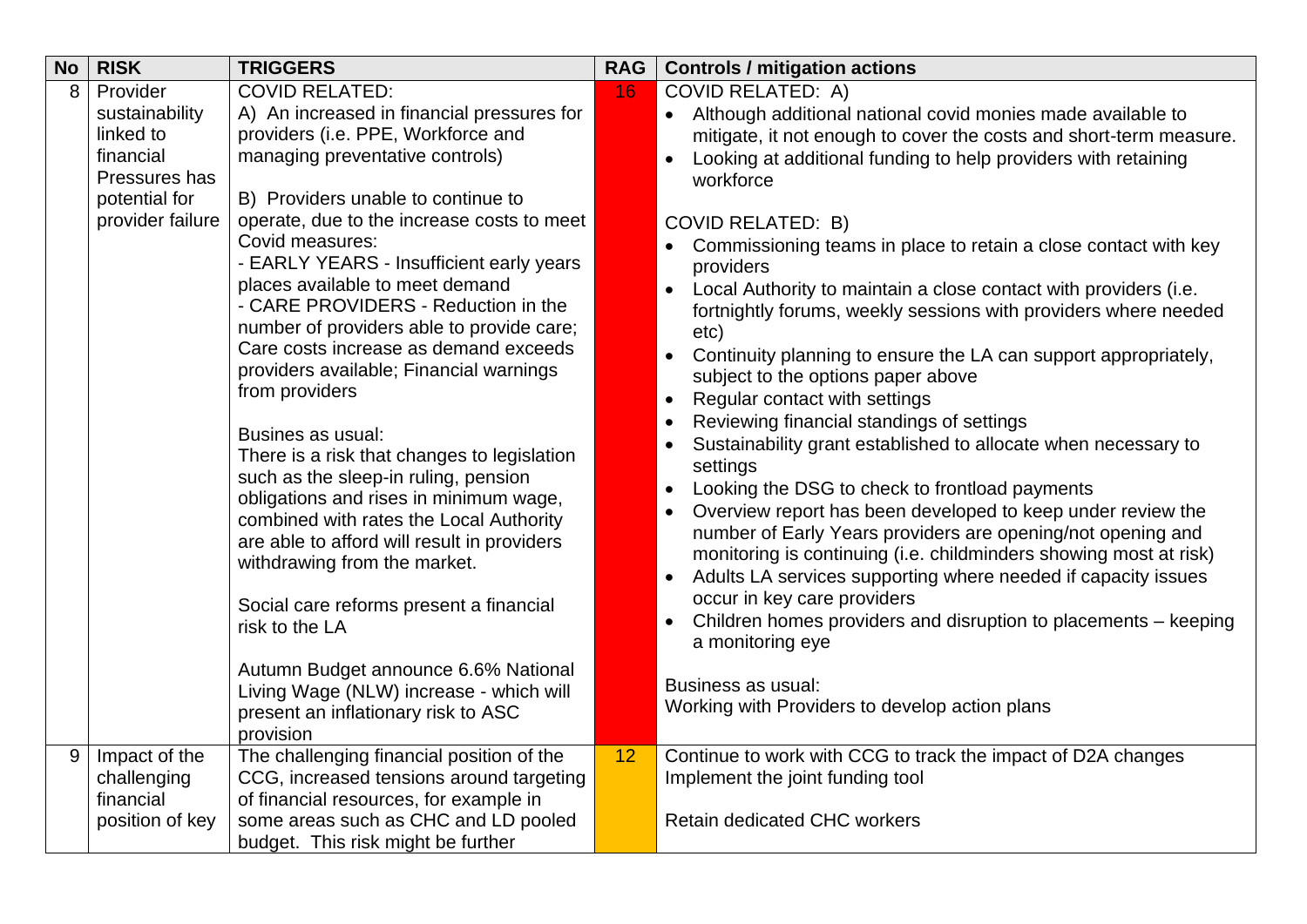<span id="page-14-0"></span>

| <b>No</b> | <b>RISK</b>                                                                  | <b>TRIGGERS</b>                                                                                                                                                                                                                                                                                                                                                                                                                                                                                                                                                                                                                                                                                                                                                                                                                                                                                                         | <b>RAG</b> | <b>Controls / mitigation actions</b>                                                                                                                                                                                                                                                                                                                                                                                                                                                                                                                                                                                                                                                                                                                                                                                                                                                                                                                                                                                                                                                                                                      |
|-----------|------------------------------------------------------------------------------|-------------------------------------------------------------------------------------------------------------------------------------------------------------------------------------------------------------------------------------------------------------------------------------------------------------------------------------------------------------------------------------------------------------------------------------------------------------------------------------------------------------------------------------------------------------------------------------------------------------------------------------------------------------------------------------------------------------------------------------------------------------------------------------------------------------------------------------------------------------------------------------------------------------------------|------------|-------------------------------------------------------------------------------------------------------------------------------------------------------------------------------------------------------------------------------------------------------------------------------------------------------------------------------------------------------------------------------------------------------------------------------------------------------------------------------------------------------------------------------------------------------------------------------------------------------------------------------------------------------------------------------------------------------------------------------------------------------------------------------------------------------------------------------------------------------------------------------------------------------------------------------------------------------------------------------------------------------------------------------------------------------------------------------------------------------------------------------------------|
|           | health<br>partners                                                           | exacerbated by the temporary nature of<br>D <sub>2</sub> A funding                                                                                                                                                                                                                                                                                                                                                                                                                                                                                                                                                                                                                                                                                                                                                                                                                                                      |            |                                                                                                                                                                                                                                                                                                                                                                                                                                                                                                                                                                                                                                                                                                                                                                                                                                                                                                                                                                                                                                                                                                                                           |
| 10        | Insufficient<br>availability and<br>capacity of<br>services at<br>affordable | 1. Average number of Adults Social Care<br>(ASC) attributable bed-day delays per<br>month is above national average (aged<br>18+) as identified by People &<br>Communities (P&C) performance                                                                                                                                                                                                                                                                                                                                                                                                                                                                                                                                                                                                                                                                                                                            | 16         | 1. Data regularly updated and monitored to inform service priorities<br>and planning<br>2. Maintain an effective range of preventative services across all age<br>groups and service user groups including adults and OP<br>3. Think Communities strategy details vision for resilient communities                                                                                                                                                                                                                                                                                                                                                                                                                                                                                                                                                                                                                                                                                                                                                                                                                                        |
|           | rates and<br>provider<br>sustainability                                      | dashboard<br>2. Delayed transfers of care from hospital<br>attributable to adult social care as<br>identified by People & Communities<br>performance dashboard<br>3. Home care pending list<br>4. Gap in alternative to care services<br>5. Provider organisation report not having<br>capacity to deliver services when we need<br>them<br>6. Length of time services users wait for<br>appropriate services<br>7. Care home providers reduce the<br>numbers of nursing beds (due to difficulty<br>recruiting qualified nurses)<br>8. Increase in demand for interim beds for<br>domiciliary care<br>9. Reablement capacity cannot be<br>deployed for preventative place-based<br>work due to need to cover gaps or<br>bridging for home care<br>10. Shortage of operators at reasonable<br>rates<br>11. COVID leading to increased costs for<br>providers and therefore becoming<br>unaffordable to either operate or |            | 4. Directorate and P&C Performance Board monitors performance of<br>service provision<br>5. Coordinate procurement with the CCG to better control costs and<br>ensure sufficient capacity in market<br>6. Take flexible approach to managing costs of care<br>7. Market shaping activity, including building and maintaining good<br>relationships with providers, so we can support them if necessary<br>8. Capacity Overview Dashboard in place to capture market position<br>9. Residential and Nursing Care Project has been established as part<br>of the wider Older People's Accommodation Programme looking to<br>increase the number of affordable care homes beds at scale and<br>pace.<br>10. Development of a Home Care Action Plan<br>11. Regular engage with commissioners and providers to put action<br>plans in place to resolve workforce issues<br>12. Robust Controlling and monitoring procedures<br>13. Active involvement by commissioners in articulating strategic<br>needs to the market<br>14. Risk-based approach to in-contract financial monitoring<br>15. Continued work with VCS for preventative actions |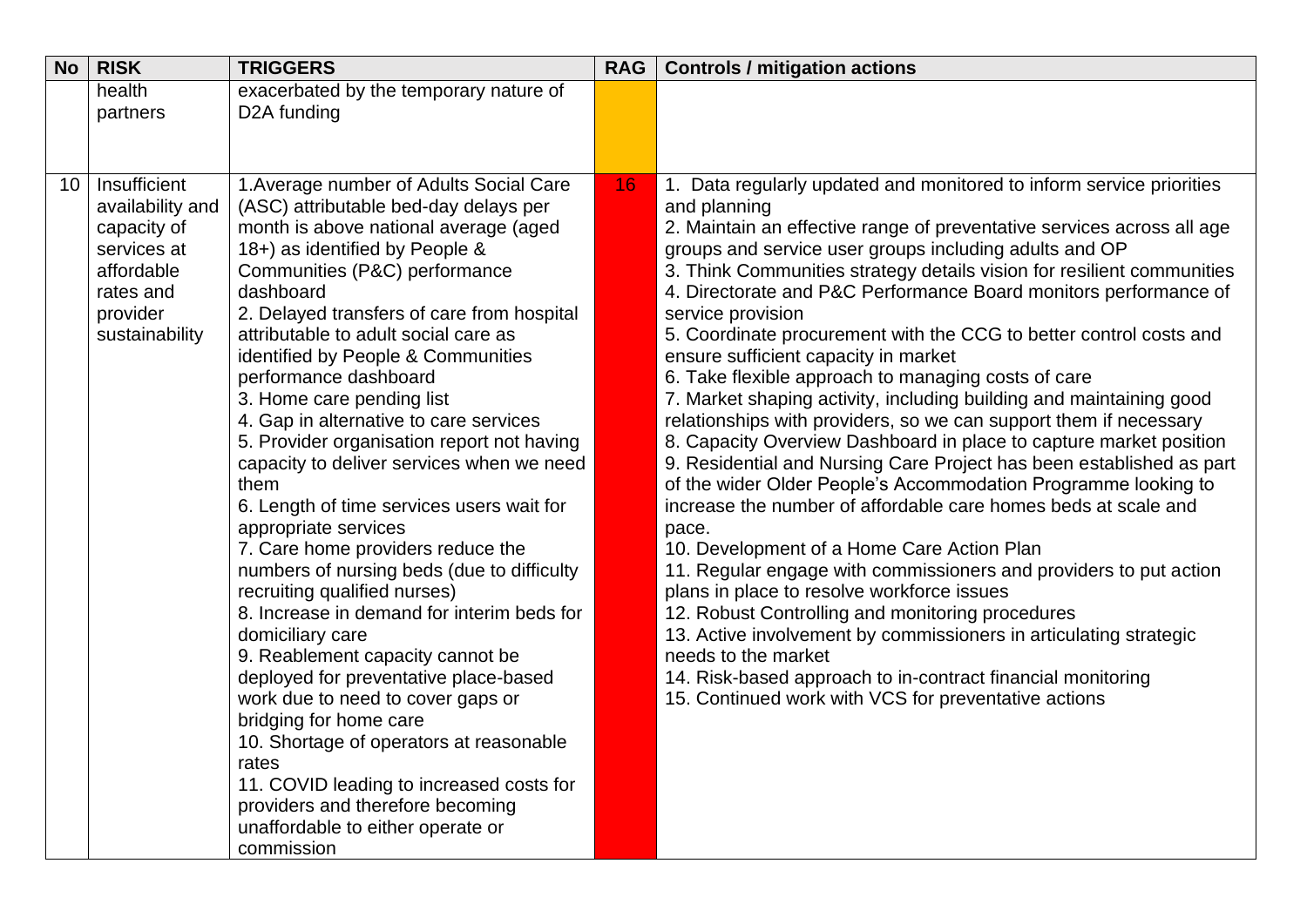<span id="page-15-2"></span><span id="page-15-1"></span><span id="page-15-0"></span>

| <b>No</b>       | <b>RISK</b>                                       | <b>TRIGGERS</b>                                                                                                                                                                                                                                                                                                                                                                                                                                                                                                                                                                                                                                                                                                                                                                               | <b>RAG</b> | <b>Controls / mitigation actions</b>                                                                                                                                                                                                                                                                                                                                                                                                                                                                                                                                                                                                                                                                                                                        |
|-----------------|---------------------------------------------------|-----------------------------------------------------------------------------------------------------------------------------------------------------------------------------------------------------------------------------------------------------------------------------------------------------------------------------------------------------------------------------------------------------------------------------------------------------------------------------------------------------------------------------------------------------------------------------------------------------------------------------------------------------------------------------------------------------------------------------------------------------------------------------------------------|------------|-------------------------------------------------------------------------------------------------------------------------------------------------------------------------------------------------------------------------------------------------------------------------------------------------------------------------------------------------------------------------------------------------------------------------------------------------------------------------------------------------------------------------------------------------------------------------------------------------------------------------------------------------------------------------------------------------------------------------------------------------------------|
| 11              | Insufficient<br>availability of<br>affordable     | <b>COVID RELATED:</b><br>A) Lack of Children in care placements<br>due to Covid                                                                                                                                                                                                                                                                                                                                                                                                                                                                                                                                                                                                                                                                                                               | 12         | Working with providers as much as possible<br>Working on alternative provision should this be needed                                                                                                                                                                                                                                                                                                                                                                                                                                                                                                                                                                                                                                                        |
|                 | Children in                                       |                                                                                                                                                                                                                                                                                                                                                                                                                                                                                                                                                                                                                                                                                                                                                                                               |            |                                                                                                                                                                                                                                                                                                                                                                                                                                                                                                                                                                                                                                                                                                                                                             |
|                 | Care (CIC)<br>placements                          |                                                                                                                                                                                                                                                                                                                                                                                                                                                                                                                                                                                                                                                                                                                                                                                               |            |                                                                                                                                                                                                                                                                                                                                                                                                                                                                                                                                                                                                                                                                                                                                                             |
| 12 <sub>1</sub> | Viability of Day<br>Opportunities                 | Viability of Day Opportunities and<br>challenges re Covid restrictions and IPC<br>measures- due to low number of clients<br>accessing the service, service capacity<br>issues, provider affordability issues and<br>increase in financial cost. This could<br>result in an increase in the costs of care.<br>Low number of clients attending day<br>opportunities<br>Financial Risk – costing the organisation<br>more and reduced sources of additional<br>income (i.e. member subscriptions)<br>Provider Risk – low numbers leading to<br>affordability of provision to stay available<br>Service risk – staffing capacity to keep the<br>services running<br>Carers who have been unable to access<br>the breaks that day service provide might<br>be unable to continue caring leading to | 16         | Regular provider forums to engage with services and early<br>identification of risks and challenges, services are being supported.<br>Where services are re-opened current levels of funding remain<br>available even though capacity is reduced<br>Ensuring Day Services have access to public health messages, risk<br>management protocols and social care teams to prioritise returning<br>service users and to ensure they are operating safely.<br>Resourcing required to pick up urgent review for service users and<br>carers to address emerging risks.<br>Process to be put in place with providers to better track current<br>attendance at a service user level in order to have a better overview of<br>impact the 1000+ individuals affected. |
|                 |                                                   | urgent demand for more expensive care<br>and support options.<br>Impact of emotional wellbeing of service<br>users due to lack of alternatives for social<br>contact.                                                                                                                                                                                                                                                                                                                                                                                                                                                                                                                                                                                                                         |            |                                                                                                                                                                                                                                                                                                                                                                                                                                                                                                                                                                                                                                                                                                                                                             |
| 13              | Integrated<br>Care System<br>(ICS)<br>development | The reorganisation of the health system in<br>ICS, may impact on the way our services<br>work with NHS services and current<br>integrated arrangements                                                                                                                                                                                                                                                                                                                                                                                                                                                                                                                                                                                                                                        | 15         | Close working relationships have been established and<br>$\bullet$<br>appropriate representation on key strategic meetings<br>Local Authority considerations will be discussed with Members<br>in January 2022 further                                                                                                                                                                                                                                                                                                                                                                                                                                                                                                                                      |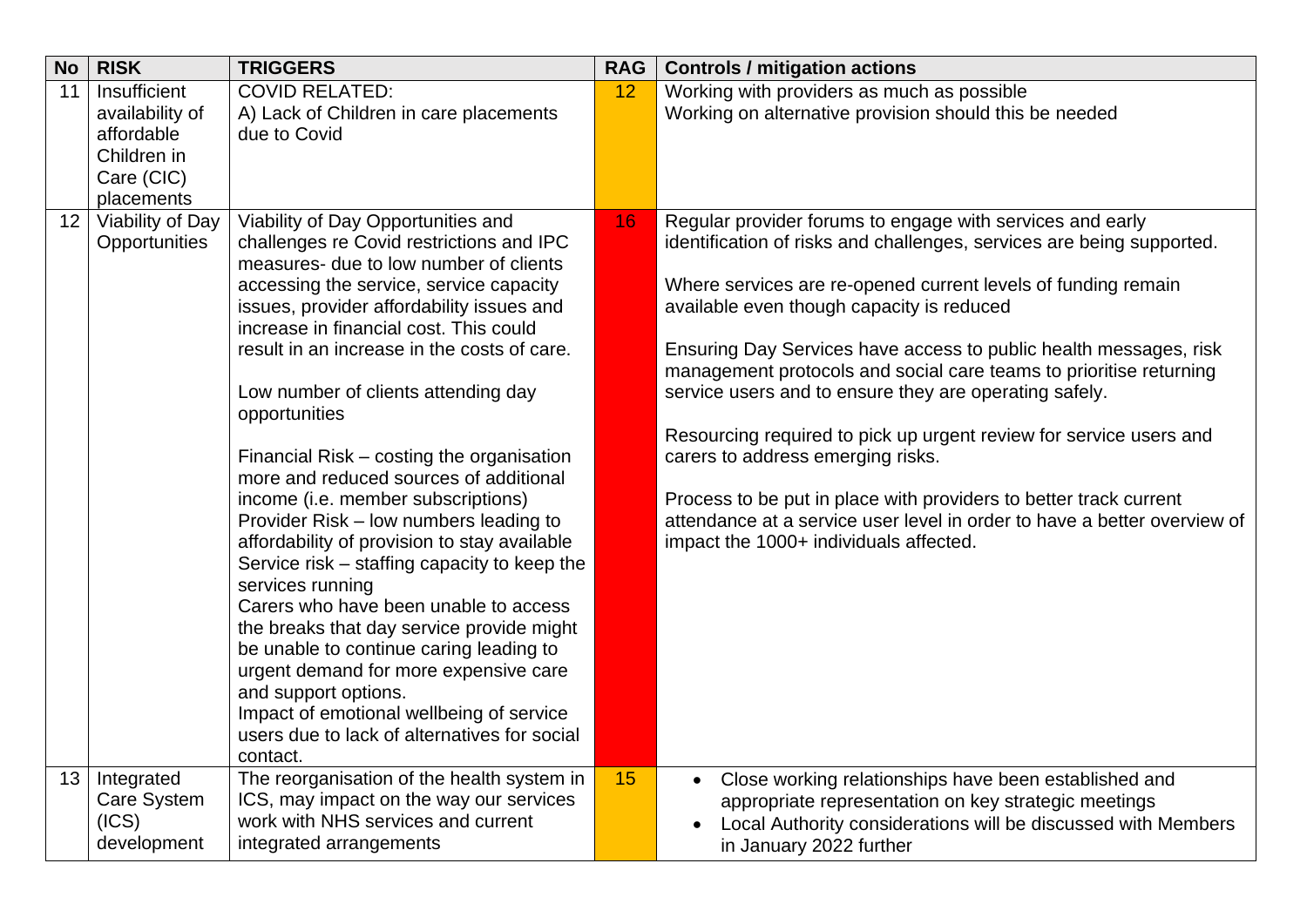<span id="page-16-3"></span><span id="page-16-2"></span><span id="page-16-1"></span><span id="page-16-0"></span>

| <b>No</b> | <b>RISK</b>                                                                                                         | <b>TRIGGERS</b>                                                                                                                                                                                                                                                                                                                                                    | <b>RAG</b> | <b>Controls / mitigation actions</b>                                                                                                                                                                                                                                  |
|-----------|---------------------------------------------------------------------------------------------------------------------|--------------------------------------------------------------------------------------------------------------------------------------------------------------------------------------------------------------------------------------------------------------------------------------------------------------------------------------------------------------------|------------|-----------------------------------------------------------------------------------------------------------------------------------------------------------------------------------------------------------------------------------------------------------------------|
| 14        | Inadequate<br>mental health<br>provision                                                                            | Increase in demand for mental health<br>services<br>increase in demand for the AMPH's<br>services                                                                                                                                                                                                                                                                  | 16         | National initiatives and support has been established and the<br>CCC is promoting this where possible<br>Local support continues to be offered where needed<br>Services prioritising where possible<br>Recruitment of staff is underway                               |
| 15        | Small<br>increases in<br>number of<br>young people<br>with most<br>complex<br>needs needing<br>to come into<br>care |                                                                                                                                                                                                                                                                                                                                                                    | 12         | Permanent re-opening of schools and partner agencies and end to<br>lockdown to increase community support to pre-pandemic levels                                                                                                                                      |
| 16        | Increased<br>number of<br>children in<br>case                                                                       | Ordinarily, an increased child protection<br>population will be followed by an increase<br>in numbers in care. We are seeing<br>increased need from families where<br>children are typically of mid-primary age -<br>this is significant since this is the age<br>range where children coming into care are<br>most likely to remain in care through to<br>age 18. | 12         | Family safeguarding model is shown to be more effective in<br>$\bullet$<br>working with families with complex needs<br>Permanent re-opening of schools and partner agencies and end to<br>$\bullet$<br>lockdowns to increase community support to pre-pandemic levels |
| 17        | Increase in<br>Child<br>Protection<br>Plans                                                                         | Sustained increase in numbers of children<br>requiring child protection plans in order to<br>manage risks in the community, increases<br>workloads and reduces capacity to bring<br>about effective change for families and<br>their children                                                                                                                      | 12         | Family safeguarding model is shown to be more effective in<br>$\bullet$<br>working with families with complex needs.<br>Additional funding in place to increase social worker capacity as<br>$\bullet$<br>need                                                        |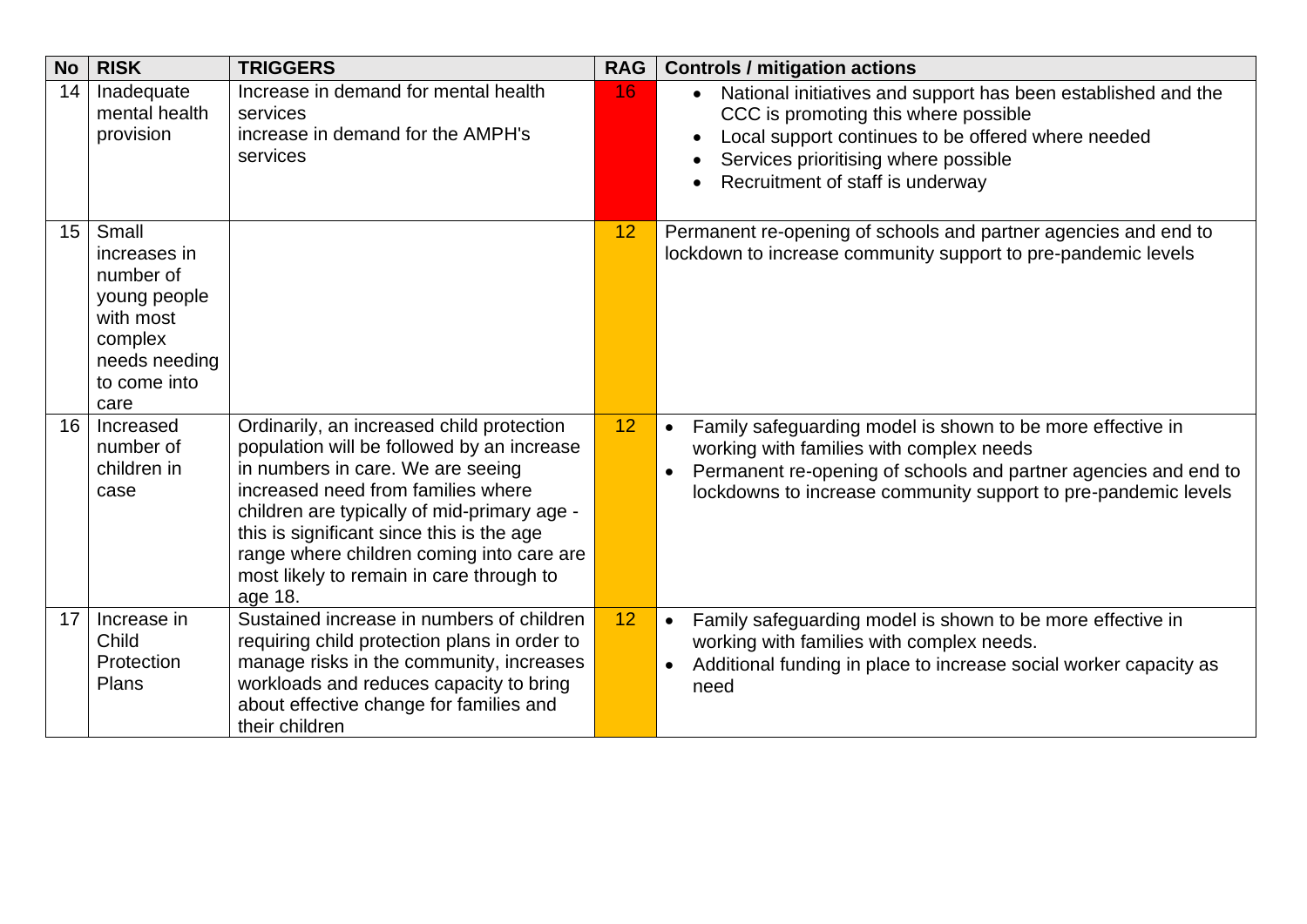<span id="page-17-1"></span><span id="page-17-0"></span>

| <b>No</b> | <b>RISK</b>     | <b>TRIGGERS</b>                                                                   | <b>RAG</b> | <b>Controls / mitigation actions</b>                                                                                                    |
|-----------|-----------------|-----------------------------------------------------------------------------------|------------|-----------------------------------------------------------------------------------------------------------------------------------------|
| 18        | Failure to work | <b>COVID RELATED:</b>                                                             | 12         | <b>COVID RELATED:</b>                                                                                                                   |
|           | within          | Not meeting statutory requirements                                                |            | Ensuring a link with public health to advise on changes as they are                                                                     |
|           | regulation      | and/or to the same level due to Covid-19                                          |            | applied                                                                                                                                 |
|           | and/or          | and the need to adapt to meet the current                                         |            |                                                                                                                                         |
|           | regulatory      | need for those most vulnerable -                                                  |            | Business as usual:                                                                                                                      |
|           | frameworks      | Government guidance can be inconsistent                                           |            | 1. Legal team robust and up to date with appropriate legislation.                                                                       |
|           |                 | and announcements and changes made<br>with little or no notice (i.e. the new DASV |            | 2. Service managers share information on changes in legislation by<br>the Monitoring Officer, Government departments and professional   |
|           |                 | Legislation)                                                                      |            | bodies through Performance Boards                                                                                                       |
|           |                 |                                                                                   |            | 3. Inspection information and advice handbook available which is                                                                        |
|           |                 |                                                                                   |            | continually updated                                                                                                                     |
|           |                 | <b>BAU RISKS:</b>                                                                 |            | 4. Code of Corporate Governance                                                                                                         |
|           |                 | 1. Poor inspection and/or ombudsman                                               |            | 5. Community impact assessments required for key decisions                                                                              |
|           |                 | results                                                                           |            | 6. Programme Boards for legislative change (e.g. Care Act                                                                               |
|           |                 | 2. Higher number of successful legal                                              |            | Programme Board)                                                                                                                        |
|           |                 | challenges to our actions/decisions                                               |            | 7. Training for frontline staff on new legislation                                                                                      |
|           |                 | 3. Low assurance from internal audit                                              |            | 8. Involvement in regional and national networks in children's and                                                                      |
|           |                 |                                                                                   |            | adults services to ensure consistent practice where appropriate                                                                         |
|           |                 |                                                                                   |            | 9. People & Communities have made arrangements for preparing                                                                            |
|           |                 |                                                                                   |            | within Inspections                                                                                                                      |
|           |                 |                                                                                   |            | 10. Next Steps Board oversees preparation for Ofsted inspections of                                                                     |
|           |                 |                                                                                   |            | services for children in need of help and protection                                                                                    |
|           |                 |                                                                                   |            |                                                                                                                                         |
|           |                 |                                                                                   |            |                                                                                                                                         |
|           |                 |                                                                                   |            |                                                                                                                                         |
|           |                 |                                                                                   |            |                                                                                                                                         |
|           |                 |                                                                                   |            |                                                                                                                                         |
|           |                 |                                                                                   |            |                                                                                                                                         |
| 19        | Increased       | The number of referrals increase                                                  | 15         |                                                                                                                                         |
|           | demand on       |                                                                                   |            | Workforce and procedural changes enables us to focus on the highest<br>harm cases. Additional investment from Government aligned to the |
|           | Domestic        |                                                                                   |            | new Domestic Abuse (DA) Act.                                                                                                            |
|           | Abuse and       |                                                                                   |            |                                                                                                                                         |
|           | Sexual          |                                                                                   |            |                                                                                                                                         |
|           | Violence        |                                                                                   |            |                                                                                                                                         |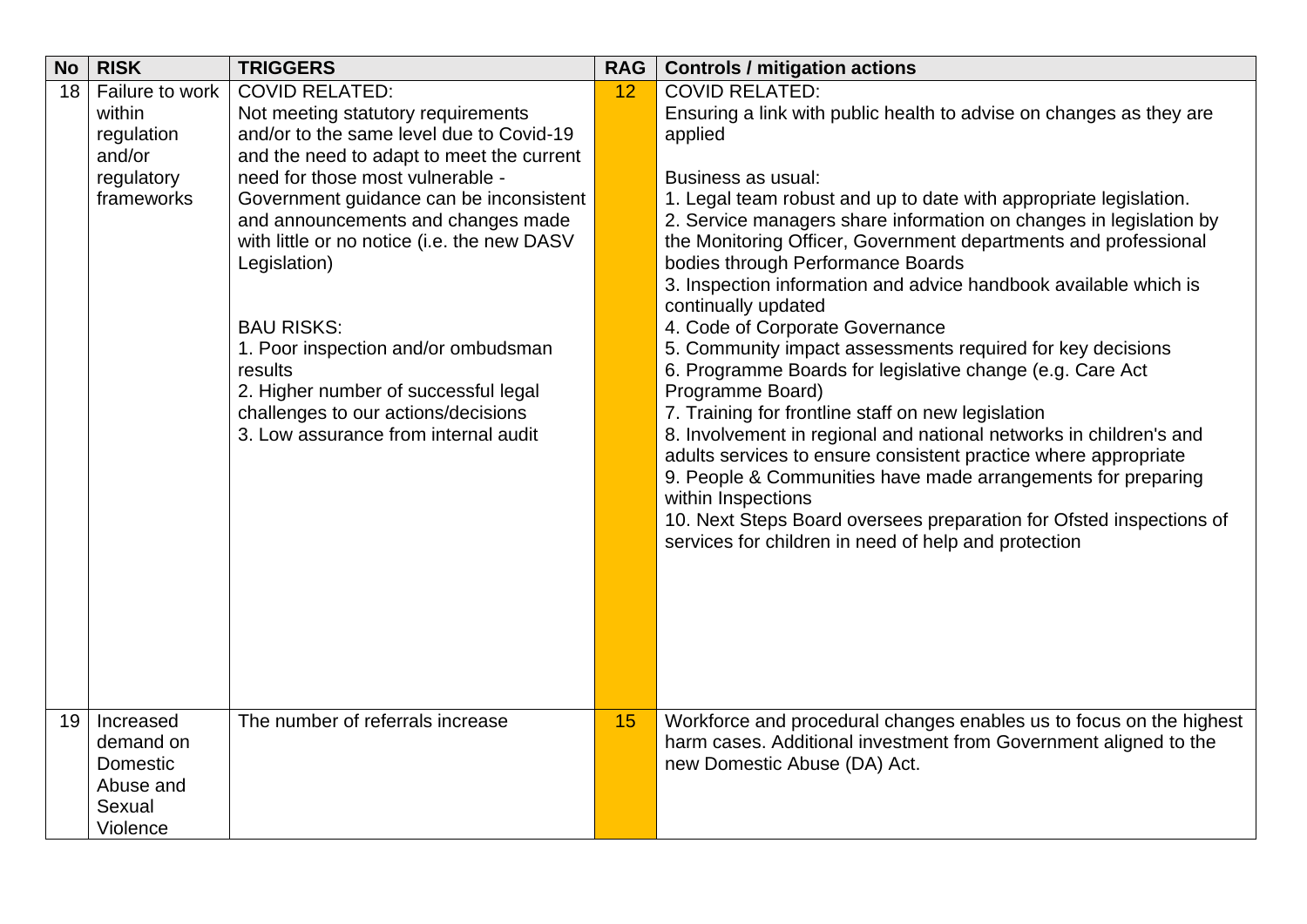<span id="page-18-1"></span><span id="page-18-0"></span>

| <b>No</b> | <b>RISK</b>                                                                 | <b>TRIGGERS</b>                                                                                                                                                                                                                                                                                                                                                                                                                                                                                                                                                                                                                                                                                                                                                                                                                                                                                                 | <b>RAG</b> | <b>Controls / mitigation actions</b>                                                                                                                                                                                                                                                                                                                                                                                                                                                                                                                                                                                                                                                                                                                                                                                                                                                                                                                                                                                                                                |
|-----------|-----------------------------------------------------------------------------|-----------------------------------------------------------------------------------------------------------------------------------------------------------------------------------------------------------------------------------------------------------------------------------------------------------------------------------------------------------------------------------------------------------------------------------------------------------------------------------------------------------------------------------------------------------------------------------------------------------------------------------------------------------------------------------------------------------------------------------------------------------------------------------------------------------------------------------------------------------------------------------------------------------------|------------|---------------------------------------------------------------------------------------------------------------------------------------------------------------------------------------------------------------------------------------------------------------------------------------------------------------------------------------------------------------------------------------------------------------------------------------------------------------------------------------------------------------------------------------------------------------------------------------------------------------------------------------------------------------------------------------------------------------------------------------------------------------------------------------------------------------------------------------------------------------------------------------------------------------------------------------------------------------------------------------------------------------------------------------------------------------------|
| 20        | Increased<br>Crime and<br><b>Anti-Social</b><br><b>Behaviour</b>            | There is a risk that broader social<br>changes, financial pressures and<br>national/international events lead to an<br>increase in several crime types including<br>Anti-Social Behaviour and an increase in<br>community tensions. The consequence is<br>increased costs across the public sector,<br>increased fear of crime, reduced<br>confidence in public sector and<br>community tensions and conflict.                                                                                                                                                                                                                                                                                                                                                                                                                                                                                                  | 8          | 1) Maintain strong focus on daily risk management and longer term<br>performance monitoring.<br>2) Continue to develop the Community and Safety model incorporating<br>more partners where relevant.                                                                                                                                                                                                                                                                                                                                                                                                                                                                                                                                                                                                                                                                                                                                                                                                                                                                |
| 21        | <b>Failure to</b><br>attract the<br>right skills<br>across the<br>workforce | Increase in staff leaving<br>Unable to fill vacancies with Agency staff<br>Recruitment of staff across the board is<br>significant<br>Unable to recruit the skillset's within each<br>areas particularly in Adults & Children's<br><b>COVID RELATED:</b><br>A) Lack of Frontline capacity to meet the<br>demand of post covid pressures<br>B) Risk that a further surge over the<br>summer if they remain required to self<br>isolate when in contact with a covid<br>positive person even when vaccinated -<br>leading to capacity issues to deliver<br>critical services<br>There is a risk that the progress that has<br>been made in relation to the recruitment<br>of qualified social workers, team<br>managers and senior officers slows down<br>and the authority experiences a severe<br>skill shortages again.<br>Key NHS staff employed by CCC as part<br>of the Learning Disability Partnership are | 20         | <b>COVID RELATED: A)</b><br>* Update BCP's to include a contingency<br>* Increase contact with agencies for workforce to step in as required<br>Increase recruitment to ensure appropriate cover is available<br>* Agreement at JMT in place to over-recruit to ensure we have<br>additional capacity as necessary<br>* Teaching staff have a reporting mechanism which can be monitored<br>by DFE - LA analyse data<br>* Transport vulnerability in passenger symptoms and - lack of<br>capacity within the operators to cover staff<br><b>COVID RELATED: B)</b><br>* Pre-determined bubbles (squads) of staff so limiting the number of<br>staff needing to self-isolate<br>Update BCP's to include a contingency<br>Increase contact with agencies for workforce to step in as required<br>Increase recruitment to ensure appropriate cover is available<br>Ensuring appropriate PPE is provided and worn<br>Education testing facilities in situ - reviewed weekly<br>Education's capacity to support test and trace in education will<br>require more capacity |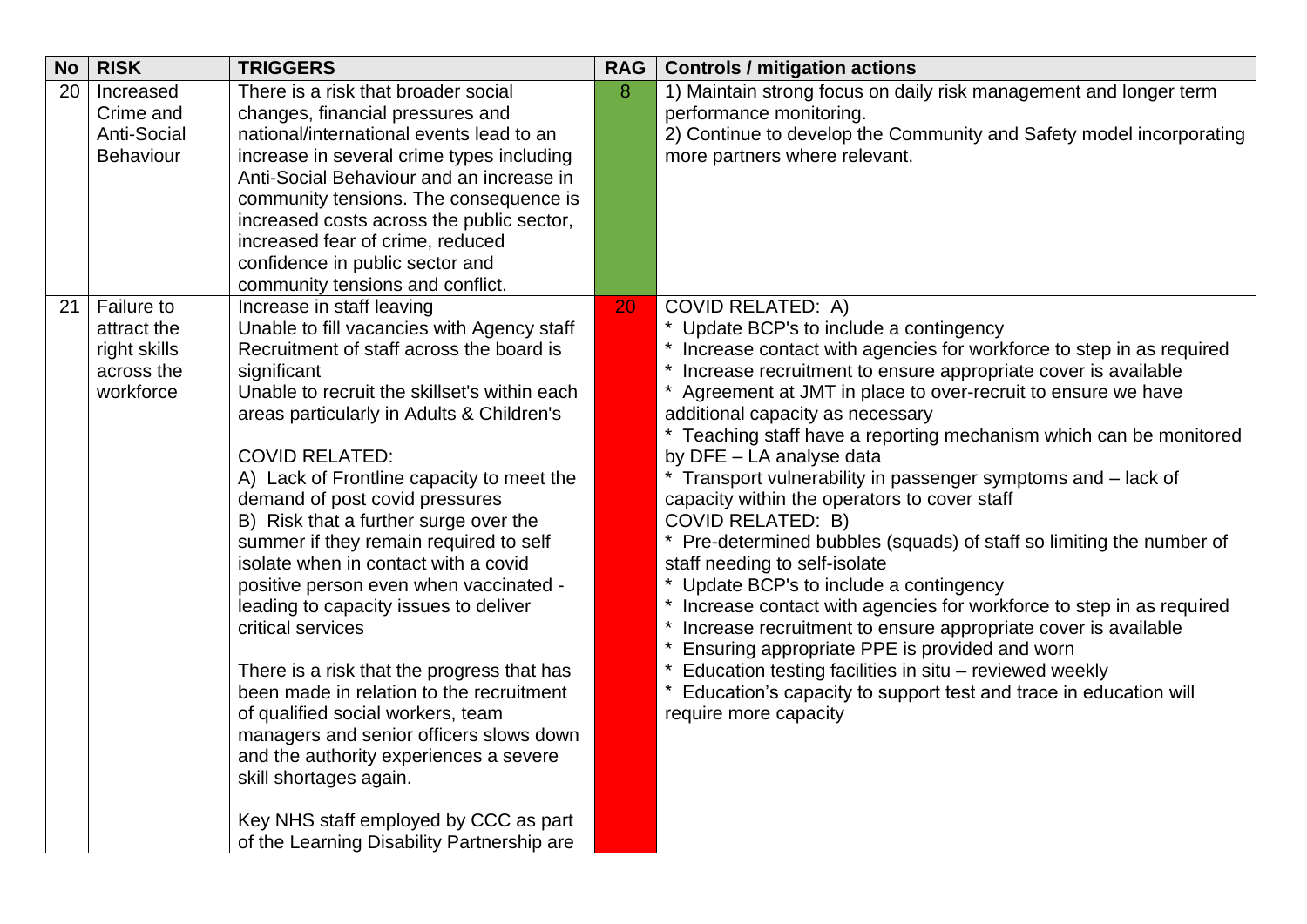<span id="page-19-0"></span>

| <b>No</b> | <b>RISK</b>                      | <b>TRIGGERS</b>                                                                                                                                                                                                                                                                                                                                        | <b>RAG</b> | <b>Controls / mitigation actions</b>                                                                                                                                                                                        |
|-----------|----------------------------------|--------------------------------------------------------------------------------------------------------------------------------------------------------------------------------------------------------------------------------------------------------------------------------------------------------------------------------------------------------|------------|-----------------------------------------------------------------------------------------------------------------------------------------------------------------------------------------------------------------------------|
|           |                                  | in short supply (i.e.OT's, LD Nurses)<br>The east of England memorandum on<br>agency social worker charge rates is<br>vulnerable at present as a number of<br>authorities are seeking permission to<br>exceed payment rates. Failure of this<br>would increase likelihood of higher<br>turnover among our employed staff<br><b>Teacher recruitment</b> |            |                                                                                                                                                                                                                             |
| 22        | Demand on<br>Coroners<br>Service | <b>COVID RELATED</b><br>An increase in caseloads has resulted<br>due to Covid.19.<br>Caseloads are increasing and are more<br>complex. Leading to cost implications,<br>time, capacity issues and possible<br>affecting the Council's reputation                                                                                                       | 12         | Recruitment of staff and demand decreasing<br>$\bullet$<br>Expecting some high complex caseloads<br>$\bullet$<br>Ensuring the relevant expertise is in place<br>Ensuring there are enough resources in place to meet demand |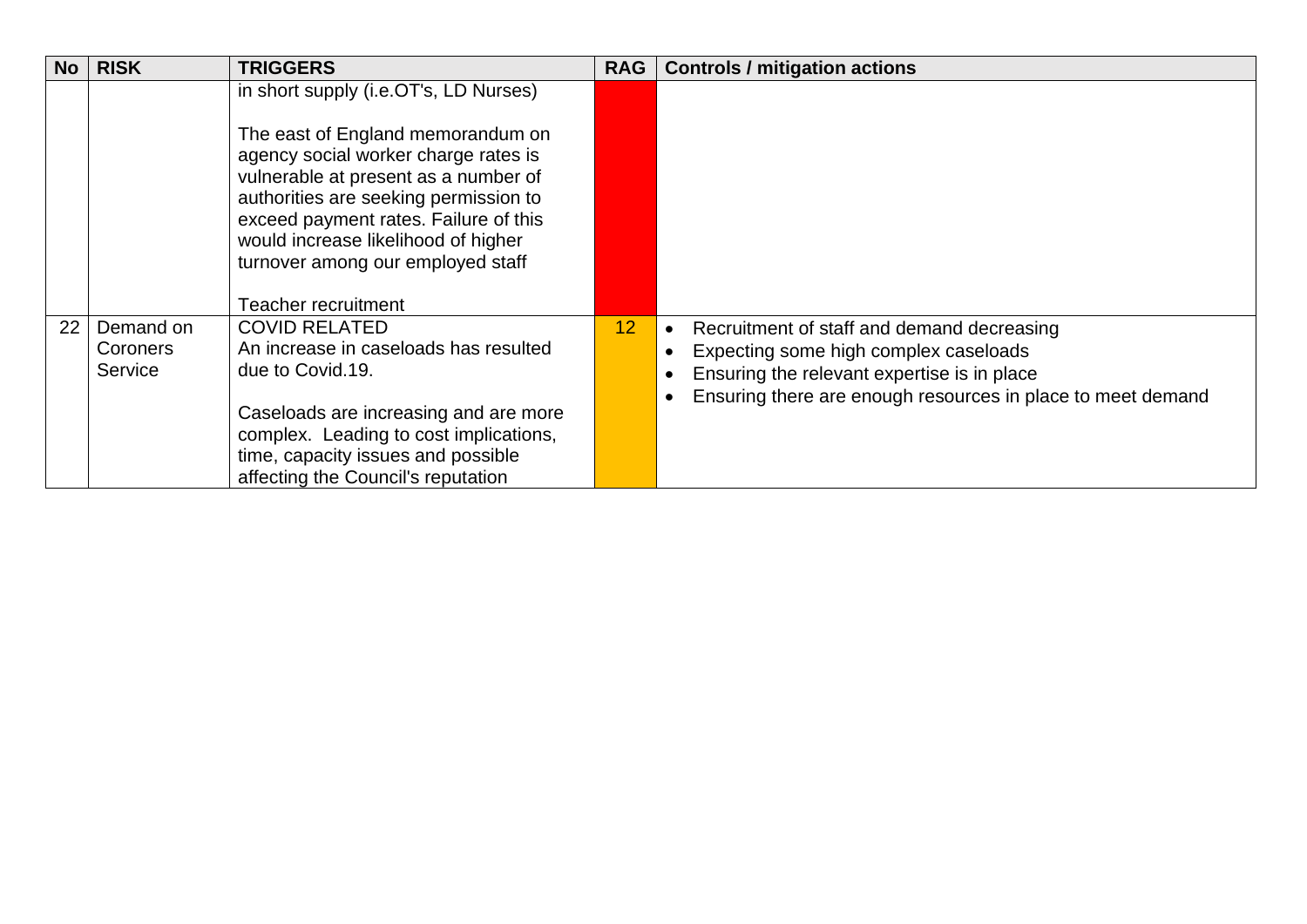<span id="page-20-1"></span><span id="page-20-0"></span>

| <b>No</b> | <b>RISK</b>                                                                                    | <b>TRIGGERS</b>                                                                                                                                                                                                                                                                                                                                                                                                                                                                                                                                                                                                                                                                                                                                                                                                                                                           | <b>RAG</b> | <b>Controls / mitigation actions</b>                                                                                                                                                                                                                                                                                                                                                                                                                                                                                                                                                                                                                                                                                                                                                                                                                                                                                                                                                                                                                                                                                                                                                                                                                                                                                                                                                                                                            |
|-----------|------------------------------------------------------------------------------------------------|---------------------------------------------------------------------------------------------------------------------------------------------------------------------------------------------------------------------------------------------------------------------------------------------------------------------------------------------------------------------------------------------------------------------------------------------------------------------------------------------------------------------------------------------------------------------------------------------------------------------------------------------------------------------------------------------------------------------------------------------------------------------------------------------------------------------------------------------------------------------------|------------|-------------------------------------------------------------------------------------------------------------------------------------------------------------------------------------------------------------------------------------------------------------------------------------------------------------------------------------------------------------------------------------------------------------------------------------------------------------------------------------------------------------------------------------------------------------------------------------------------------------------------------------------------------------------------------------------------------------------------------------------------------------------------------------------------------------------------------------------------------------------------------------------------------------------------------------------------------------------------------------------------------------------------------------------------------------------------------------------------------------------------------------------------------------------------------------------------------------------------------------------------------------------------------------------------------------------------------------------------------------------------------------------------------------------------------------------------|
| 23        | Meeting<br>demand for<br>school places                                                         | There is a risk that the authority will fail to<br>meet its legal requirement for every child<br>of statutory school age to access a school<br>place and within a 'reasonable' distance<br>from their home (less than 2 miles for 4 to<br>8 year olds and up to 3 miles for 9 to 16<br>year olds) This is as a result of the impact<br>of further inward migration as EU borders<br>open up, increasing demand and a cut in<br>Government funding for school places.<br>The consequences are:<br>1) Significant additional costs incurred in<br>terms of transport. 2) Impact on schools in<br>terms of attendance, less engagement<br>from parents and increased churn of<br>pupils when places become available<br>nearer to home - all having a significant<br>impact on outcomes. 3) Potential legal<br>action from parents for failure to meet<br>legal requirements | 12         | 1) Keep under review<br>2) Local and national lobbying (inc. EFA capital funding options, inc.<br>Free Schools)<br>3) Continue to review options around reducing costs including modular<br>technology, use of existing buildings and procurement savings<br>4) Plans for emergency places being developed including pulling<br>forward schemes and additional mobiles<br>5) Continue to monitor in year admissions and trends around numbers<br>leaving the city (new In Year admissions form being developed to<br>improve data collection)<br>6) The School organisation plan and demographic forecast are<br>regularly updated and reviewed by the council<br>7) Sufficient resources identified in the MTFS to support known<br>requirements in the next three years if forecasts remain accurate.<br>8) Quality of relationships with schools means schools have over<br>admitted to support the Council to meet identified need for places in<br>this local area<br>9) Ongoing review of council's five year rolling programme of<br>capital investment. Priority continues to be given to the identified basic<br>need requirement for additional school places.<br>10) Annual school capacity review to the DfE completed in a way<br>which aims to maximise the council's basic need funding allocation.<br>11) Admission Team run twice weekly cycle for allocated placements<br>for families looking for places throughout the year |
| 24        | Unable to<br>conduct adult<br>care reporting<br>due to<br>business<br>intelligence<br>capacity | The BI team have delivered a small<br>number of reports but have encountered<br>unanticipated complications meaning<br>delivery is now forecast to be phased<br>across the remainder of this financial year<br>and into the following year. Further<br>critical changes such as to implement<br>Liberty Protection Safeguards and new<br>legislation around self funders could                                                                                                                                                                                                                                                                                                                                                                                                                                                                                            | 20         | Operational workarounds for operational data, although these take up<br>front line worker and management time and impact productivity.<br>Additional programme management and project management<br>resource in order to scope clear roadmap and resourcing<br>requirements.                                                                                                                                                                                                                                                                                                                                                                                                                                                                                                                                                                                                                                                                                                                                                                                                                                                                                                                                                                                                                                                                                                                                                                    |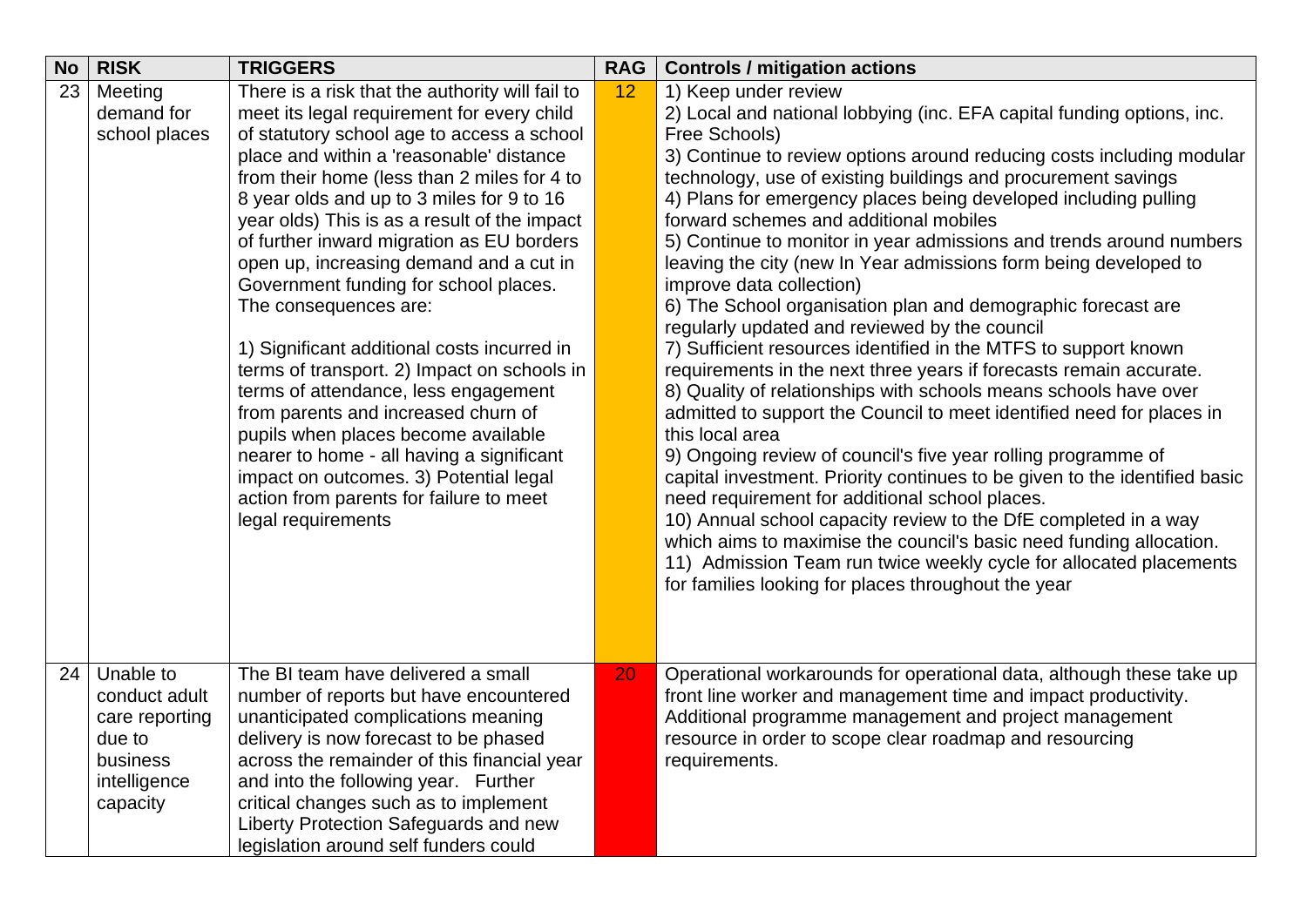<span id="page-21-0"></span>

| <b>No</b> | <b>RISK</b>                                                       | <b>TRIGGERS</b>                                                                                                                                                                                                                                                                                                                                                                                                                                                                                                                                | <b>RAG</b> | <b>Controls / mitigation actions</b>                                                                                                                                                                                                                                                                                                                                                                                                                             |
|-----------|-------------------------------------------------------------------|------------------------------------------------------------------------------------------------------------------------------------------------------------------------------------------------------------------------------------------------------------------------------------------------------------------------------------------------------------------------------------------------------------------------------------------------------------------------------------------------------------------------------------------------|------------|------------------------------------------------------------------------------------------------------------------------------------------------------------------------------------------------------------------------------------------------------------------------------------------------------------------------------------------------------------------------------------------------------------------------------------------------------------------|
|           |                                                                   | impact timelines still further.<br>A lack of today management reports<br>impacts on management of day to day<br>risks. Impacts on business planning and<br>Better Care Fund plans, and statutory<br>data returns. Inability to join in with<br>regional and national benchmarking runs<br>the risk of reputational damage to both<br>Councils. Inability to run audit samples<br>impacts ability to quality assure practice.<br>Preparations for national inspection to be<br>introduced in the near future are also<br>likely to be impaired. |            |                                                                                                                                                                                                                                                                                                                                                                                                                                                                  |
| 25        | Insufficient<br>capacity to<br>manage<br>organisational<br>change |                                                                                                                                                                                                                                                                                                                                                                                                                                                                                                                                                | 12         | People & Communities Management Team review business plans<br>$\bullet$<br>and capacity across services<br>Programme and project governance in place with escalation<br>process<br>Commissioning work plans established<br>Increased communications with staff<br>COVID:<br>All Council services are seeing change to every part of the<br>organization, allowing there to be a coherent approach to overcoming<br>challenges and identifying new opportunities. |